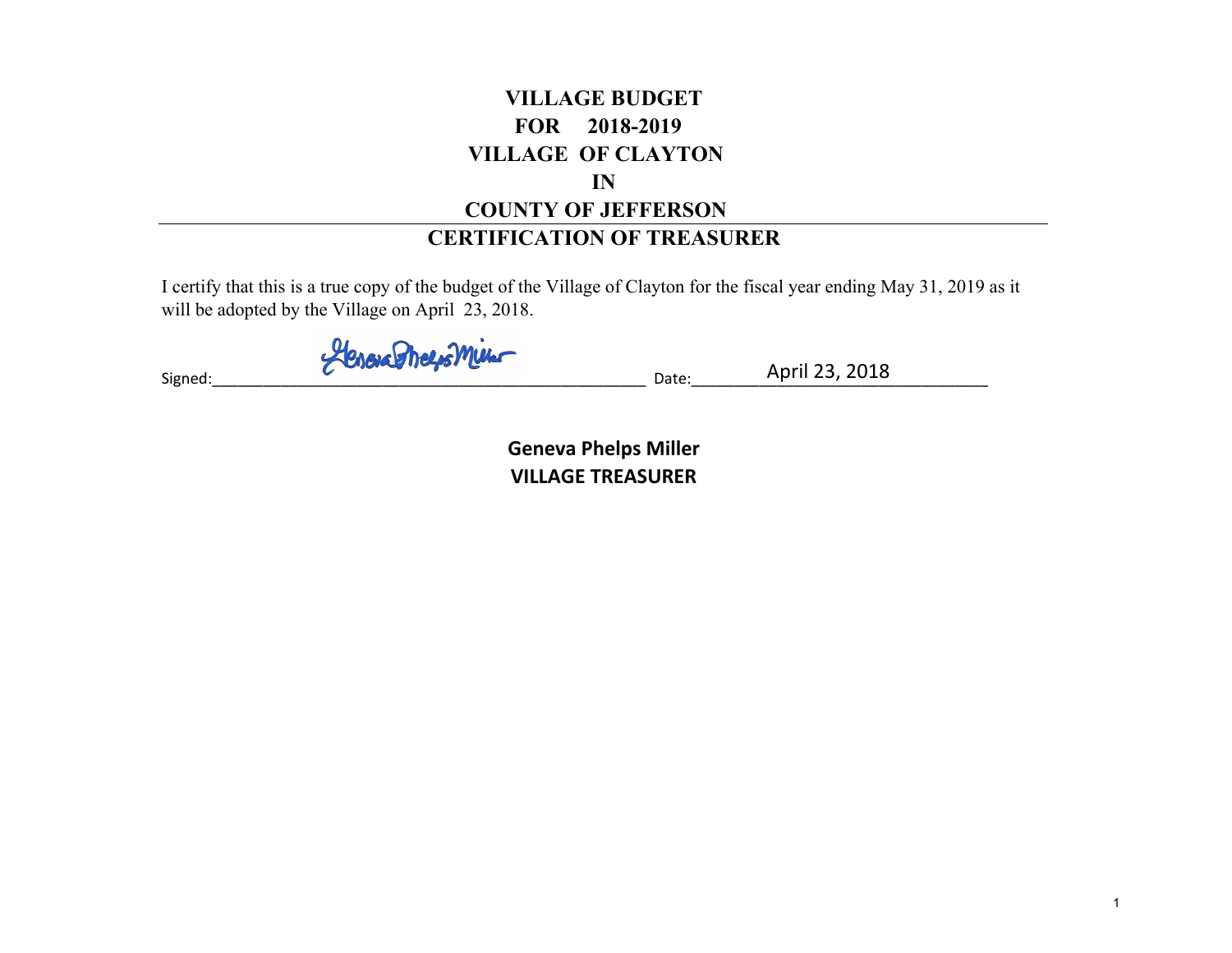#### **VILLAGE OF CLAYTON BUDGET RECAP 2018‐2019**

|                |                     |                       |                 | <b>APROPRIATED</b>       | 2019                 | 2018                 |                 |
|----------------|---------------------|-----------------------|-----------------|--------------------------|----------------------|----------------------|-----------------|
|                |                     |                       |                 |                          |                      |                      | <b>Increase</b> |
| <b>FUND ID</b> | <b>FUND TITLE</b>   | <b>APPROPRIATIONS</b> | <b>REVENUES</b> | <b>FUND BALANCE</b>      | <b>VILLAGE TAXES</b> | <b>VILLAGE TAXES</b> | (Decrease)      |
| A              | <b>GENERAL FUND</b> | 2,314,115.50          | 1,038,560.00    | $\overline{\phantom{a}}$ | 1,275,555.00         | 1,195,210.00         | 80,345.00       |
| <b>FX</b>      | <b>WATER FUND</b>   | 723,131.46            | 723,131.00      | $\overline{\phantom{0}}$ |                      |                      |                 |
| G              | <b>SEWER FUND</b>   | 1,076,268.50          | 1,076,268.75    |                          |                      |                      |                 |
| L              | LIBRARY FUND        | 146,598.00            | 146,598.00      |                          |                      |                      |                 |
|                |                     | 4,260,113.46          | 2,984,557.75    |                          | 1,275,555.00         | 1,195,210.00         |                 |
|                |                     |                       |                 |                          |                      |                      |                 |

TAX CAP 1,235,420.39 (Over) Under Cap (40,134.61)

| <b>TAX RATE</b>       |                       |                 |                 |                 |  |  |  |
|-----------------------|-----------------------|-----------------|-----------------|-----------------|--|--|--|
| 2019                  | 2018                  | 2019            | 2018            |                 |  |  |  |
|                       |                       |                 |                 | <b>Increase</b> |  |  |  |
| <b>Assessed Value</b> | <b>Assessed Value</b> | <b>FYE 2019</b> | <b>FYE 2018</b> | (Decrease)      |  |  |  |
| 179,417,892.00        | 177,825,135.00        | 7.109408        | 6.721267        | 0.388141        |  |  |  |

| <b>Elected Officials Salaries ( Unchanged since FYE 2010)</b> |  |           |  |  |  |  |
|---------------------------------------------------------------|--|-----------|--|--|--|--|
|                                                               |  |           |  |  |  |  |
| Mayor                                                         |  | 5,000.00  |  |  |  |  |
| Deputy Mayor                                                  |  | 575.00    |  |  |  |  |
| Trustees (4)                                                  |  | 11,000.00 |  |  |  |  |
| Village Justice                                               |  | 6,077.00  |  |  |  |  |

Village Elected Officials receive no additional benefits (such as health insurance)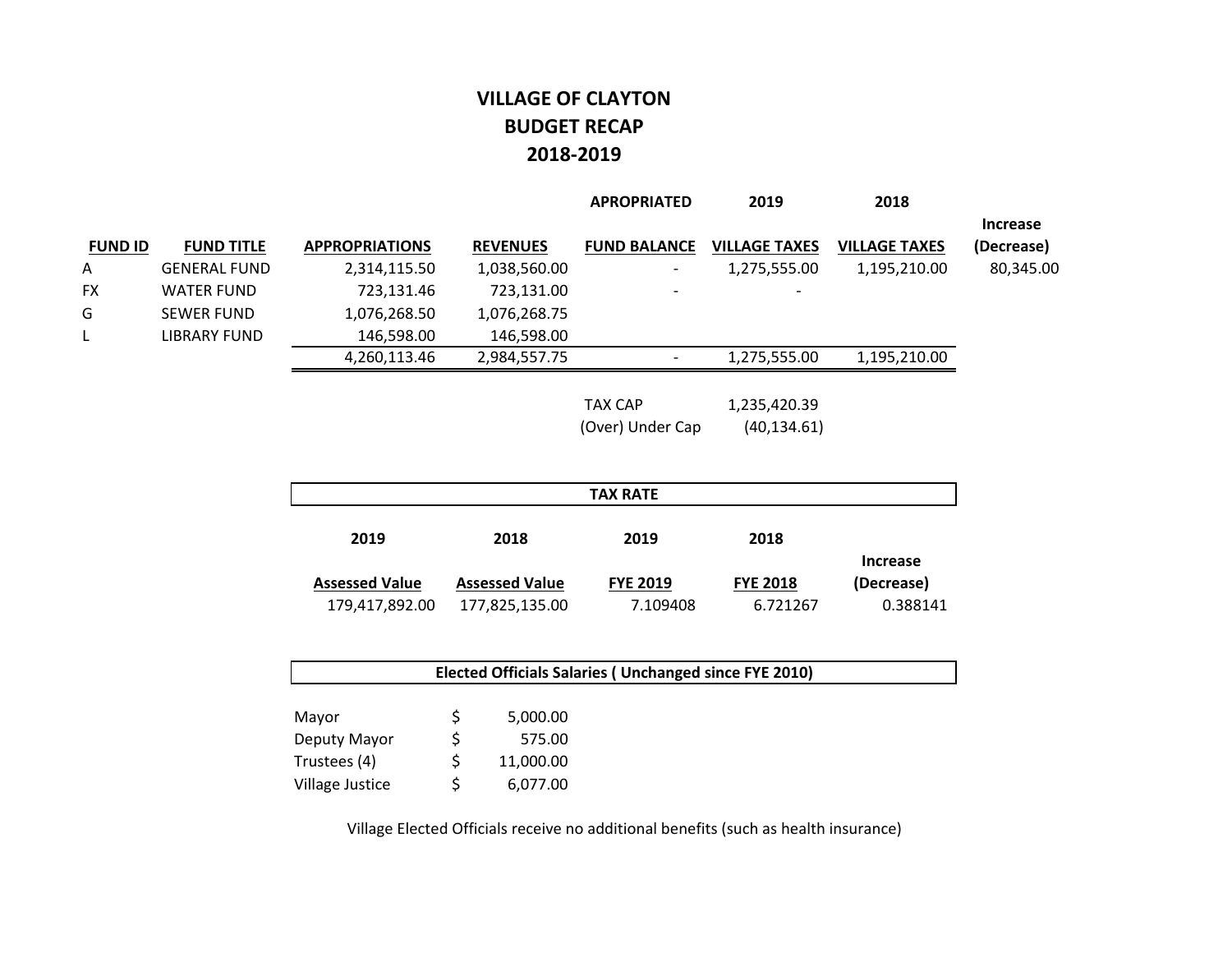#### **VILLAGE OF CLAYTON FUND BALANCE SUMMARY**

|                 |                    |                      |                        | <b>General Fund</b> |                     |                   |
|-----------------|--------------------|----------------------|------------------------|---------------------|---------------------|-------------------|
|                 |                    |                      |                        |                     |                     |                   |
|                 | <b>Fiscal Year</b> |                      | <b>Unassigned Fund</b> |                     | Appropriated        | <b>TOTAL FUND</b> |
|                 | Ending             | <b>TAXES RAISED:</b> | <b>Balance</b>         | Capital Reserve     | <b>Fund Balance</b> | <b>BALANCE</b>    |
| Actual          | 2016               | 1,144,270.00         | 191,993                | 114,637             | 24,760              | 331,390           |
| Actual          | 2017               | 1,176,976.00         | 48,403                 | 114,806             | 0                   | 163,209           |
| Projected       | 2018               | 1,195,210.00         | 502,909                | 114,806             | 0                   | 617,715           |
| <b>Budgeted</b> | 2019               | 1,275,555.00         | 502,908                | 114,806             | 0                   | 617,714           |
|                 |                    |                      |                        | <b>Water Fund</b>   |                     |                   |
|                 |                    |                      | Assigned               |                     | Assigned            |                   |
|                 | <b>Fiscal Year</b> |                      | Unappropriated         |                     | Appropriated        | <b>TOTAL FUND</b> |
|                 | Ending             |                      | <b>Fund Balance</b>    | Capital Reserve     | <b>Fund Balance</b> | <b>BALANCE</b>    |
| Actual          | 2016               |                      | 529,288                | 455,468             | 0                   | 984,756           |
| Actual          | 2017               |                      | 813,849                | 455,774             | 0                   | 1,269,623         |
| Projected       | 2018               |                      | 690,540                | 455,774             | 0                   | 1,146,314         |
| <b>Budgeted</b> | 2019               |                      | 690,540                | 486,333             | 0                   | 1,176,873         |
|                 |                    |                      |                        | <b>Sewer Fund</b>   |                     |                   |
|                 |                    | Assigned             |                        |                     | Assigned            |                   |
|                 | <b>Fiscal Year</b> | Unappropriated       | Reserve for            |                     | Appropriated        | <b>TOTAL FUND</b> |
|                 | Ending             | <b>Fund Balance</b>  | Repairs                | Reserve for Debt    | <b>Fund Balance</b> | <b>BALANCE</b>    |
| Actual          | 2016               | 359,258              | 554,155                |                     | 0                   | 913,413           |
| Actual          | 2017               | 594,607              | 547,033                | 11,528              | 0                   | 1,141,640         |
| Projected       | 2018               | 594,607              | 674,010                | 11,528              | 0                   | 1,268,617         |
| <b>Budgeted</b> | 2019               | 594,607              | 750,748                | 11,528              | 0                   | 1,345,356         |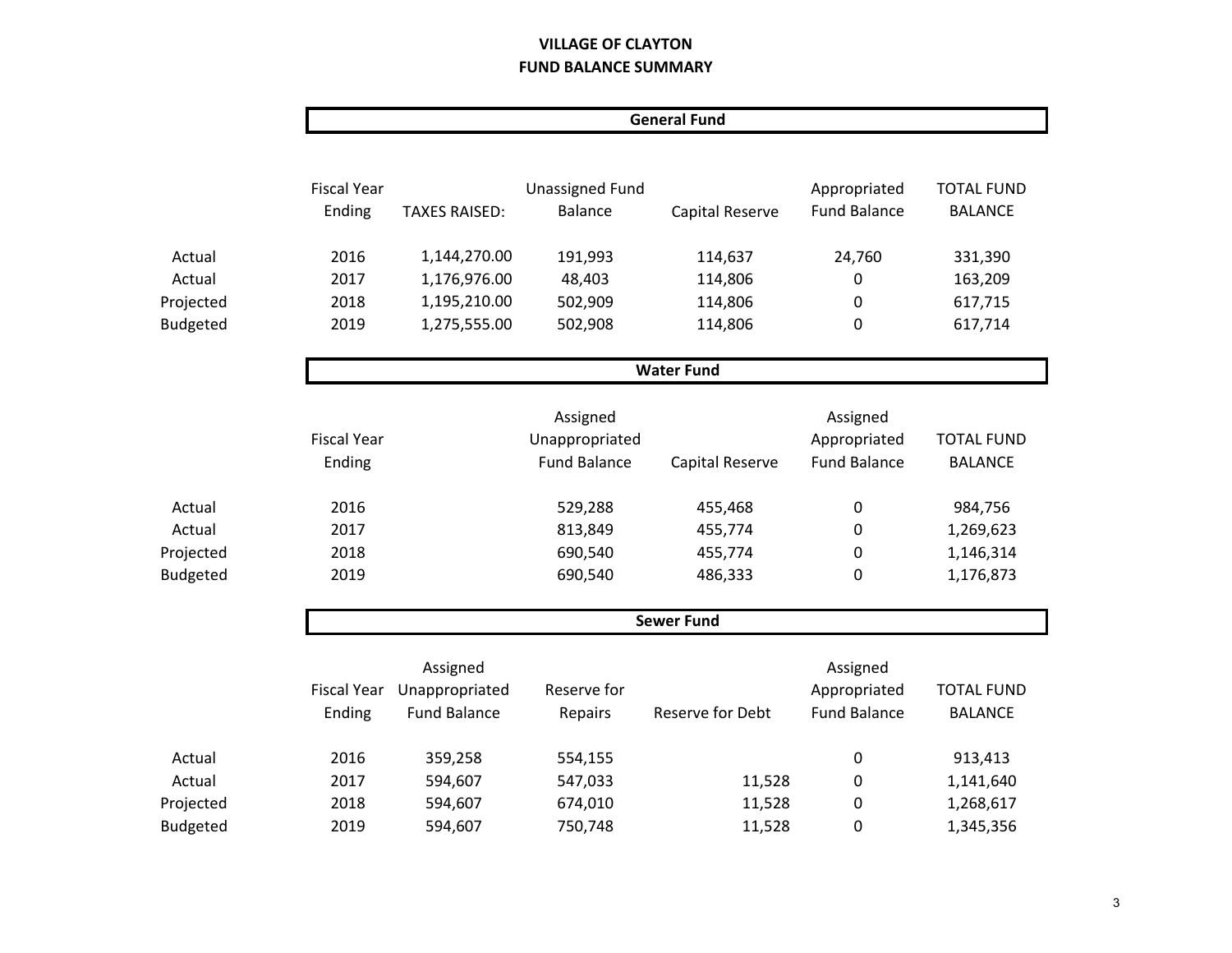|            | <b>Description</b>                                 | <b>ACTUAL FYE</b><br>2016 | <b>ACTUAL FYE</b><br>2017 | <b>BUDGET FYE</b><br>2018 | <b>BUDGET</b><br><b>FYE2019</b> |
|------------|----------------------------------------------------|---------------------------|---------------------------|---------------------------|---------------------------------|
|            | <b>GENERAL BUDGET (A0)</b>                         |                           |                           |                           |                                 |
| A01001.000 | <b>PROPERTY TAXES</b>                              | $\overline{1,}144,270$    | 1,176,976                 | 1,195,210                 | 1,275,555                       |
| A01080.001 | PILOT (1000 Islands Harbor Hotel)                  |                           | 15,943                    | 15,493                    | 15,493                          |
| A01081.000 | PILOT (SR. CITIZEN)                                | 7,325                     | 6,875                     | 7,325                     | 7,325                           |
| A01090.000 | <b>INTEREST ON TAXES</b>                           | 5,677                     | 6,980                     | 6,000                     | 6,000                           |
| A01120.000 | <b>SALES TAX</b>                                   | 540,695                   | 565,672                   | 580,000                   | 580,000                         |
| A01130.000 | <b>UTILITIES GROSS TAX</b>                         | 18,348                    | 17,844                    | 15,000                    | 17,500                          |
| A01170.000 | <b>FRANCHISE TAX</b>                               | 29,851                    | 30,670                    | 32,500                    | 32,500                          |
| A01255.000 | <b>CLERK FEES</b>                                  | 751                       | 1,029                     | 1,000                     | 1,000                           |
| A01520.000 | <b>POLICE</b>                                      | 29                        | 41                        | 100                       | 100                             |
| A01710.000 | DPW (SIDEWALKS)                                    |                           |                           |                           | 6,000                           |
| A01740.000 | <b>PARKING METERS</b>                              | 45,960                    | 51,411                    | 52,500                    | 52,500                          |
| A02040.000 | <b>DOCK FEES</b>                                   |                           |                           | 25,000                    | 25,000                          |
| A02040.001 | DOCK FEES (1000 ISLANDS REGIONAL DOCK)             |                           |                           | 6,000                     | 6,000                           |
| A02041.000 | <b>RAMP FEES</b>                                   |                           |                           | 7,500                     | 7,500                           |
| A02042.000 | <b>MOORING PERMITS</b>                             |                           |                           | 6,000                     | 6,000                           |
| A02089.000 | OTHER RECREATIONAL INCOME                          | 42,292                    | 39,964                    | 4,000                     | 4,000                           |
| A02110.000 | <b>ZONING FEES</b>                                 | 4,953                     | 8,018                     | 6,000                     | 6,000                           |
| A02115.000 | <b>PLANNING FEES</b>                               | 1,610                     | 2,970                     | 2,500                     | 2,500                           |
| A02210.000 | GEN. SERVICES, OTHER GOV'T                         |                           |                           | 1,697                     | 1,697                           |
| A02210.001 | GEN. SERVICES, OTHER GOV'T (T/C-JUSTICE COURT)     |                           |                           | 6,000                     | 5,000                           |
| A02210.002 | GEN. SERVICES, OTHER GOV'T (FUEL DEPOT-PAYNTER CEN | 8,921                     | 2,722                     | 1,400                     | 1,400                           |
| A02300.000 | STREET SWEEPING/DOT                                |                           |                           |                           |                                 |
| A02302.000 | SNOW REMOVAL/DOT                                   | 19,334                    | 19,334                    | 19,335                    | 19,335                          |
| A02401.000 | <b>INTEREST</b>                                    | 447                       | 272                       | 500                       | 25                              |
| A02401.001 | <b>INTEREST-CC ACCT</b>                            |                           |                           | $\overline{25}$           | 25                              |
| A02410.000 | <b>RENTAL OF PROPERTY</b>                          | 500                       | 1,200                     |                           |                                 |
| A02530.000 | <b>GAMES OF CHANCE</b>                             | 25                        | 75                        | 50                        | 50                              |
| A02545.000 | <b>REFUSE LICENSES</b>                             | 450                       | 450                       | 450                       | 450                             |
| A02550.000 | LICENSES/OTHER                                     |                           |                           | 200                       | 200                             |
| A02560.000 | <b>STREET OPENINGS</b>                             | 100                       | 50                        |                           |                                 |
| A02610.000 | <b>FINES &amp; FORFEITS</b>                        | 6,905                     | 8,095                     | 8,500                     | 7,500                           |
| A02650.000 | <b>SALE OF SCRAP</b>                               |                           | 1,520                     | 1,500                     | 1,500                           |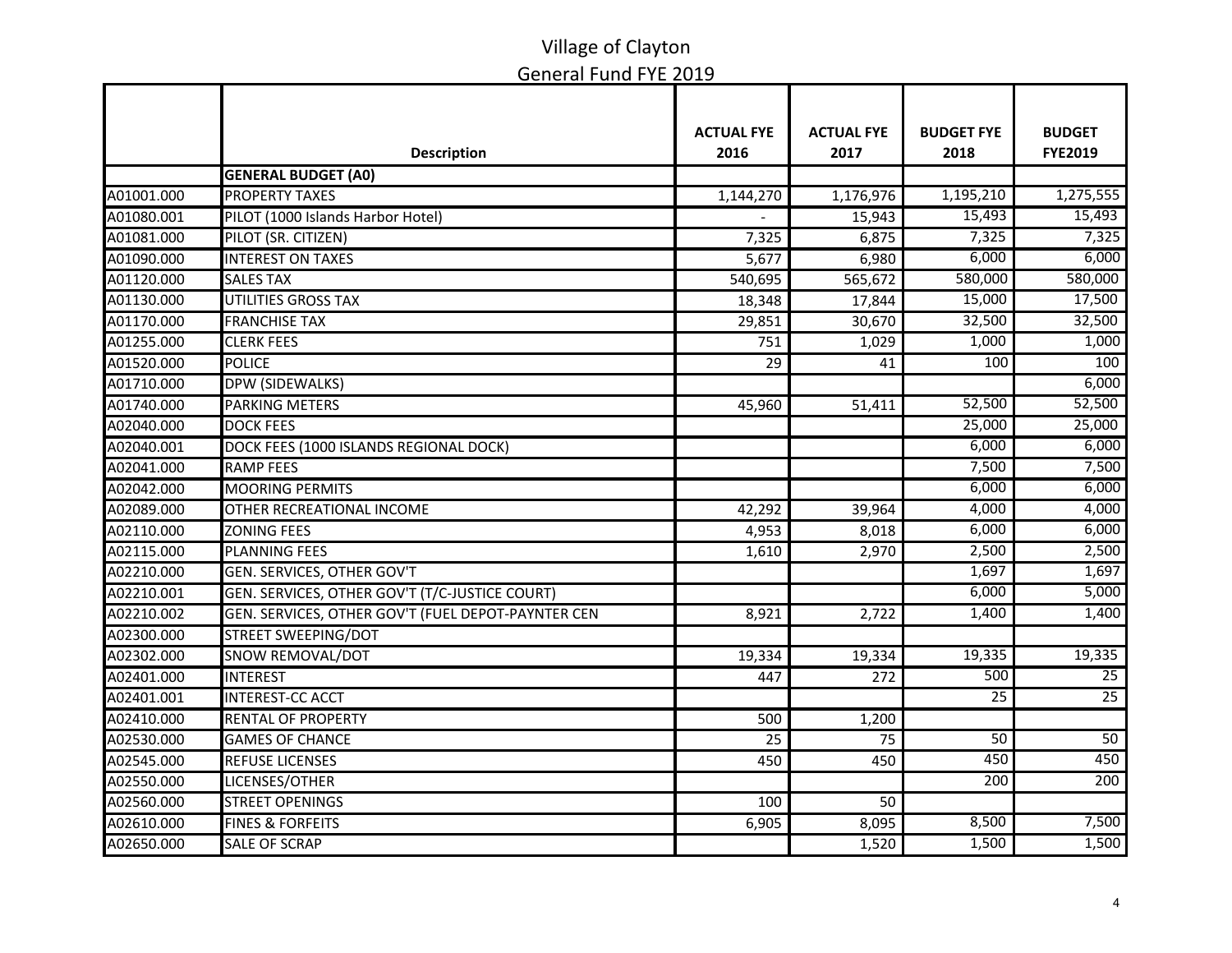|            | <b>Description</b>                      | <b>ACTUAL FYE</b><br>2016 | <b>ACTUAL FYE</b><br>2017 | <b>BUDGET FYE</b><br>2018 | <b>BUDGET</b><br><b>FYE2019</b> |
|------------|-----------------------------------------|---------------------------|---------------------------|---------------------------|---------------------------------|
| A02665.000 | <b>SALE OF PROPERTY</b>                 |                           | 500                       | 2,000                     | 2,000                           |
| A02701.000 | <b>REFUND PRIOR YRS EXP</b>             | 49                        | 524                       |                           |                                 |
| A02705.000 | <b>DONATIONS</b>                        | 2,267                     | 1,995                     | 2,000                     | 2,000                           |
| A02770.000 | <b>UNCLASSIFIED</b>                     | 1,880                     | 1,232                     | 6,000                     | 6,000                           |
| A03001.000 | STATE AID (AIM-PER CAPITA)              | 14,193                    | 14,199                    | 14,199                    | 14,200                          |
| A03005.000 | <b>MORTGAGE TAX</b>                     | 14,257                    | 13,053                    | 18,000                    | 12,000                          |
| A03501.000 | <b>CHIPS</b>                            | 23,605                    | 31,808                    | 80,000                    | 73,000                          |
| A03889.000 | <b>GRANTS</b>                           |                           |                           |                           |                                 |
| A04320.000 | FEDERAL AID, CRIME CONTROL              | 4,329                     | 1,102                     | 2,000                     |                                 |
| A04897.000 | <b>FEDERAL AID, OTHER</b>               |                           |                           |                           |                                 |
| A05031.000 | <b>INTERFUND TRANSFER FROM RESERVES</b> | 95,139                    |                           | 35,000                    |                                 |
| A05032.000 | <b>FROM SEWER FUND</b>                  |                           |                           | 15,000                    | 58,380                          |
| A05033.000 | <b>FROM WATER FUND</b>                  |                           |                           | 15,000                    | 58,380                          |
|            | <b>TOTAL FOR REVENUE</b>                | 2,034,162                 | 2,022,524                 | 2,190,984                 | 2,314,115                       |
|            |                                         |                           |                           |                           |                                 |
|            | <b>APPROPRIATIONS</b>                   |                           |                           |                           |                                 |
| A00822.000 | PRIOR YEAR EXPENSE                      |                           |                           |                           |                                 |
| A01010.100 | <b>BOARD OF TRUSTEES/PER SERV</b>       | 11,000                    | 11,000                    | 11,000                    | 11,000                          |
| A01010.400 | <b>BOARD OF TRUSTEES/CONTRACTUAL</b>    | 313                       | 1,251                     | 500                       | 500                             |
| A01110.101 | <b>JUSTICE/PER SERV</b>                 | 7,477                     | 7,477                     | 6,077                     | 6,077                           |
| A01110.102 | <b>ACTING JUSTICE/PER SERV</b>          |                           |                           | 1,400                     | 1,400                           |
| A01110.400 | <b>JUSTICE/CONTR</b>                    |                           |                           | 2,500                     | 2,500                           |
| A01110.403 | JUSTICE-CONTRACTUAL (COURT CLERK)       | 12,007                    | 12,030                    | 8,500                     | 7,500                           |
| A01210.101 | <b>MAYOR/PER SERV</b>                   | 5,575                     | 5,575                     | 5,000                     | 5,000                           |
| A01210.102 | <b>DEPUTY MAYOR/PER SERV</b>            |                           |                           | $\overline{575}$          | 575                             |
| A01210.400 | MAYOR/CONTR                             | 204                       | 508                       | 500                       | 500                             |
| A01325.100 | C/T-PERSONAL SERVICES                   | 96,516                    | 118,702                   | 126,974                   | 108,748                         |
| A01325.200 | C/T-EQUIPMENT                           | 2,849                     | 285                       | 6,000                     |                                 |
| A01325.409 | <b>PAYROLL SERVICE</b>                  |                           |                           | 5,000                     | 5,000                           |
| A01325.462 | Utilities-Phone/Internet                |                           |                           | 2,500                     | 2,500                           |
| A01325.466 | O&M-Building/Grounds/Equipment          |                           |                           | 2,500                     | 2,500                           |
| A01325.467 | O&M-Supplies                            |                           |                           | 5,000                     | 5,000                           |
| A01325.468 | O&M-Computer Fees/Support               |                           |                           | 4,500                     | 6,000                           |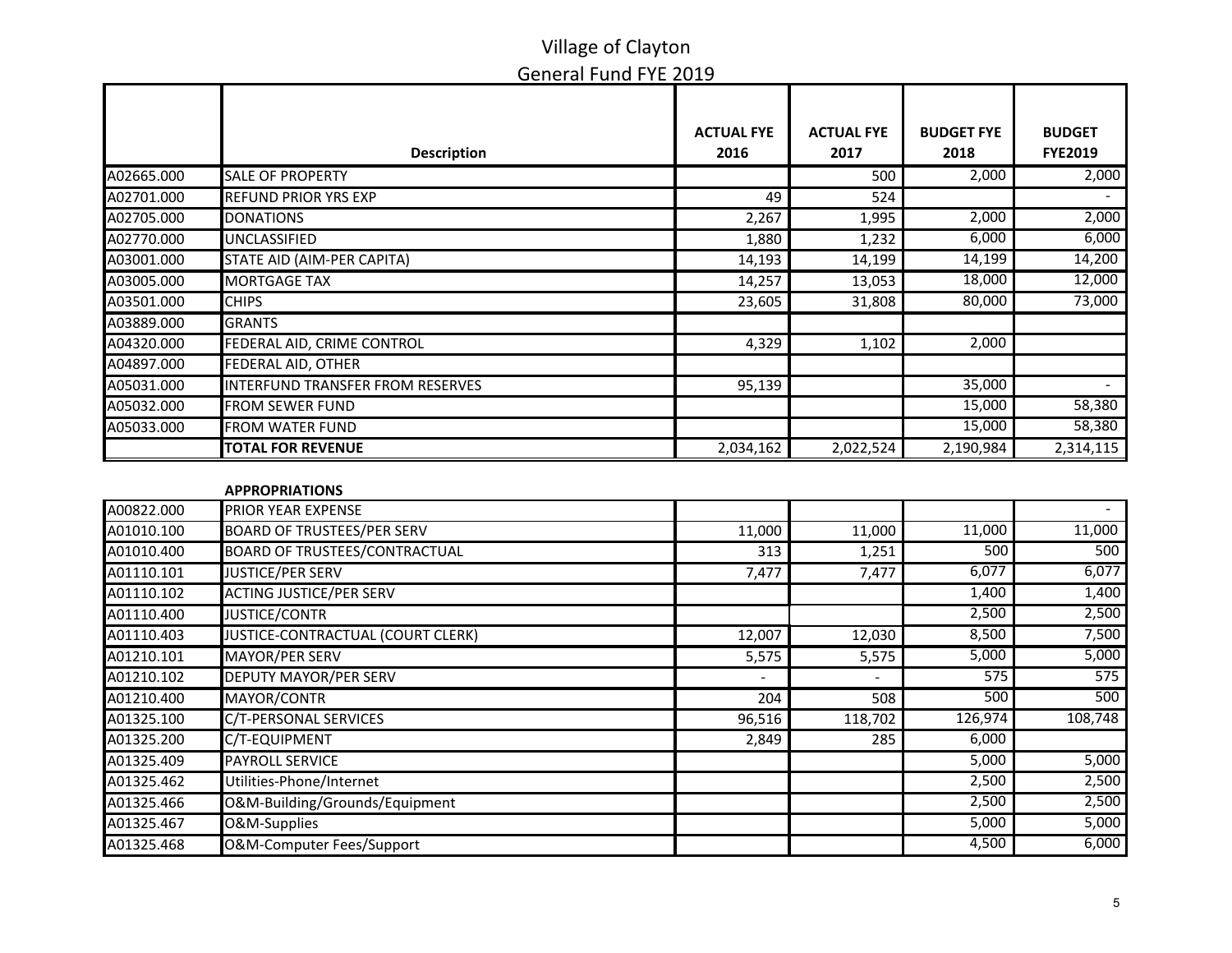|            |                                      | <b>ACTUAL FYE</b> | <b>ACTUAL FYE</b> | <b>BUDGET FYE</b> | <b>BUDGET</b>  |
|------------|--------------------------------------|-------------------|-------------------|-------------------|----------------|
|            | <b>Description</b>                   | 2016              | 2017              | 2018              | <b>FYE2019</b> |
| A01325.473 | <b>Consultant Services</b>           | 30,396            | 37,692            | 5,000             | 28,000         |
| A01325.474 | Publication Fees (Legal Ads/Notices) |                   |                   | 1,500             | 500            |
| A01325.478 | Postage                              |                   |                   | 2,000             | 3,000          |
| A01325.479 | Training/Dues/Mileage                |                   |                   | 3,000             | 3,000          |
| AO1420.400 | LEGAL/CONTR                          | 11,292            | 8,881             | 5,000             | 21,000         |
| A01450.400 | <b>ELECTIONS-CONTR</b>               |                   | 428               |                   |                |
| A01460.400 | RECORDS MNGMNT/SARA CONTR            | 340               | 1,049             | 1,500             | 1,500          |
| A01620.102 | MUNI BLDG-PER SVCS/DPW               | 9,252             | 9,840             | 14,000            | 17,063         |
| A01620.104 | MUNI BLDG-PER SERV/DPW/OT            |                   |                   |                   |                |
| A01620.460 | Utilities-Heat                       |                   |                   | 5,000             | 5,000          |
| A01620.461 | Utilities-Electric                   |                   |                   | 7,000             | 7,000          |
| A01620.463 | Utilities-Water/Sewer                |                   |                   | 1,500             | 1,500          |
| A01620.465 | <b>O&amp;M-Cleaning Services</b>     |                   |                   |                   |                |
| A01620.466 | O&M-Building/Grounds/Equipment       |                   |                   | 7,500             | 7,500          |
| A01620.467 | O&M-Supplies                         |                   |                   | 2,000             | 2,000          |
| A01620.480 | <b>O&amp;M-Service Contracts</b>     | 39,199            | 38,679            | 625               |                |
| A01620.489 | Justice Court (50/50)                |                   |                   | 6,000             | 6,000          |
| A01622.200 | LIBRARY BUILDING-BLDG REPAIR         |                   |                   |                   |                |
| A01622.400 | LIBRARY BUILDING-O&M                 |                   |                   | 2,000             | 2,000          |
| A01622.480 | <b>O&amp;M-Service Contracts</b>     |                   |                   | 395               | 395            |
| A01910.400 | <b>INSURANCE</b>                     | 21,132            | 16,898            | 21,500            | 21,500         |
| A01920.401 | <b>NYCOM DUES</b>                    | 1,225             | 1,225             | 1,225             | 1,225          |
| A01989.405 | <b>CODE BOOK UPDATE</b>              |                   |                   | 4,000             | 1,500          |
| A01989.406 | <b>WELCOME ARCH/SIGNS</b>            |                   |                   | 2,000             | 2,000          |
| A01989.412 | <b>AUDIT</b>                         | 24,823            | 15,022            | 9,800             | 9,800          |
| A01989.428 | <b>RIVERWALK (PHASE 3)</b>           |                   |                   |                   |                |
| A01990.400 | <b>CONTINGENCY</b>                   |                   |                   | 25,500            | 25,000         |
| A03120.100 | POLICE-PERSONAL SERVICES             | 221,301           | 226,041           | 208,912           | 209,000        |
| A03120.200 | Equipment                            |                   |                   |                   |                |
| A03120.462 | Utilities-Phone/Internet             |                   |                   | 2,500             | 2,500          |
| A03120.464 | <b>O&amp;M-MV Fuel</b>               |                   |                   | 4,000             | 4,000          |
| A03120.467 | O&M-Supplies                         |                   |                   | 5,000             | 5,000          |
| A03120.468 | O&M-Computer Fees/Support            |                   |                   | 3,500             | 3,500          |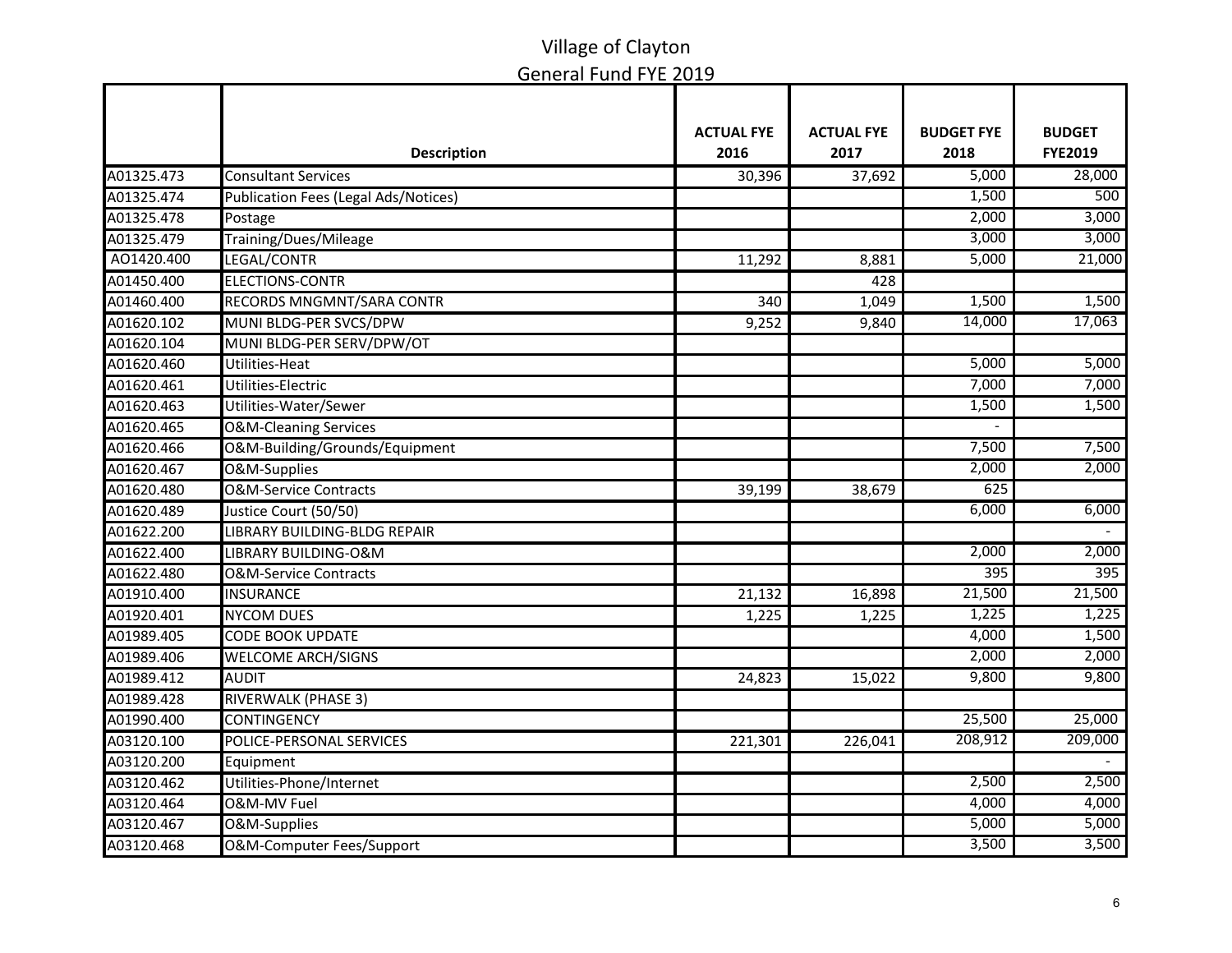|            |                                    | <b>ACTUAL FYE</b> | <b>ACTUAL FYE</b> | <b>BUDGET FYE</b> | <b>BUDGET</b>  |
|------------|------------------------------------|-------------------|-------------------|-------------------|----------------|
|            | <b>Description</b>                 | 2016              | 2017              | 2018              | <b>FYE2019</b> |
| A03120.475 | O&M-Repairs                        |                   |                   | 2,000             | 2,000          |
| A03120.478 | Postage                            |                   |                   | $\overline{50}$   | 50             |
| A03120.479 | Training/Dues/Mileage              | 17,123            | 16,582            | 2,400             | 2,400          |
| A03320.100 | PARKING-PER SERV/METERS            | 10,800            | 13,861            | 14,200            | 6,903          |
| A03320.400 | PARKING-CONTR/OTHER                | 18,917            | 1,683             | 2,500             | 2,500          |
| A03510.100 | <b>ANIMAL CONTROL-PER SERV</b>     | 3,000             | 3,013             | 3,000             |                |
| A03510.400 | <b>ANIMAL CONTROL-CONTR</b>        | 236               | 207               | $\overline{50}$   |                |
| A03510.462 | Utilities-Phone/Internet           |                   |                   | 300               |                |
| A05010.100 | DPW ADMIN-PERSONAL SERVICES        | 55,631            | 58,782            | 60,531            | 60,681         |
| A05010.400 | DPW ADMINCONTRACTUAL               | 68                | 2,904             | 500               | 500            |
| A05110.100 | <b>DPW-PERSONAL SERVICES</b>       | 242,057           | 258,097           | 250,682           | 278,900        |
| A05110.200 | <b>DPW-EQUIPMENT</b>               | 39,333            | 13,368            | 40,000            | 34,060         |
| A05110.208 | <b>DPW-EQUIP/STREET PAVING</b>     |                   |                   | 40,000            | 73,000         |
| A05110.461 | Utilities-Electric                 |                   |                   | 500               | 500            |
| A05110.462 | Utilities-Phone/Internet           |                   |                   | 1,000             | 1,000          |
| A05110.464 | O&M-MV Fuel                        |                   |                   | 15,000            | 15,000         |
| A05110.467 | O&M-Supplies                       |                   |                   | 20,000            | 30,000         |
| A05110.468 | O&M-Computer Fees/Support          |                   |                   | 3,000             | 3,000          |
| A05110.469 | O&M-Street Signs                   |                   |                   | 2,000             | 2,000          |
| A05110.470 | O&M-Safety                         |                   |                   | 3,000             | 3,000          |
| A05110.475 | <b>O&amp;M-Repairs</b>             |                   |                   | 20,000            | 20,000         |
| A05110.476 | <b>O&amp;M-Street/Line Repairs</b> |                   |                   | 10,000            | 10,000         |
| A05110.479 | Training/Dues/Mileage              |                   |                   | 750               | 750            |
| A05110.485 | Joint Garage                       |                   |                   | 40,000            | 40,000         |
| A05110.487 | O&M-Road Salt/Sand                 |                   |                   | 27,000            | 27,000         |
| A05110.493 | <b>O&amp;M-Laboratory Services</b> | 190,864           | 183,287           | 1,000             | 1,000          |
| A05182.400 | <b>STREET LIGHTING</b>             | 30,718            | 28,952            | 37,000            | 37,000         |
| A05410.400 | SIDEWALKS/CONTRACTUAL              | 3,145             | 5,507             | 6,000             | 6,000          |
| A05410.467 | O&M-Supplies                       |                   |                   | 2,000             | 2,000          |
| A06401.400 | CHAMBER OF COMMERCE (CONTR)        |                   |                   | 26,000            | 26,000         |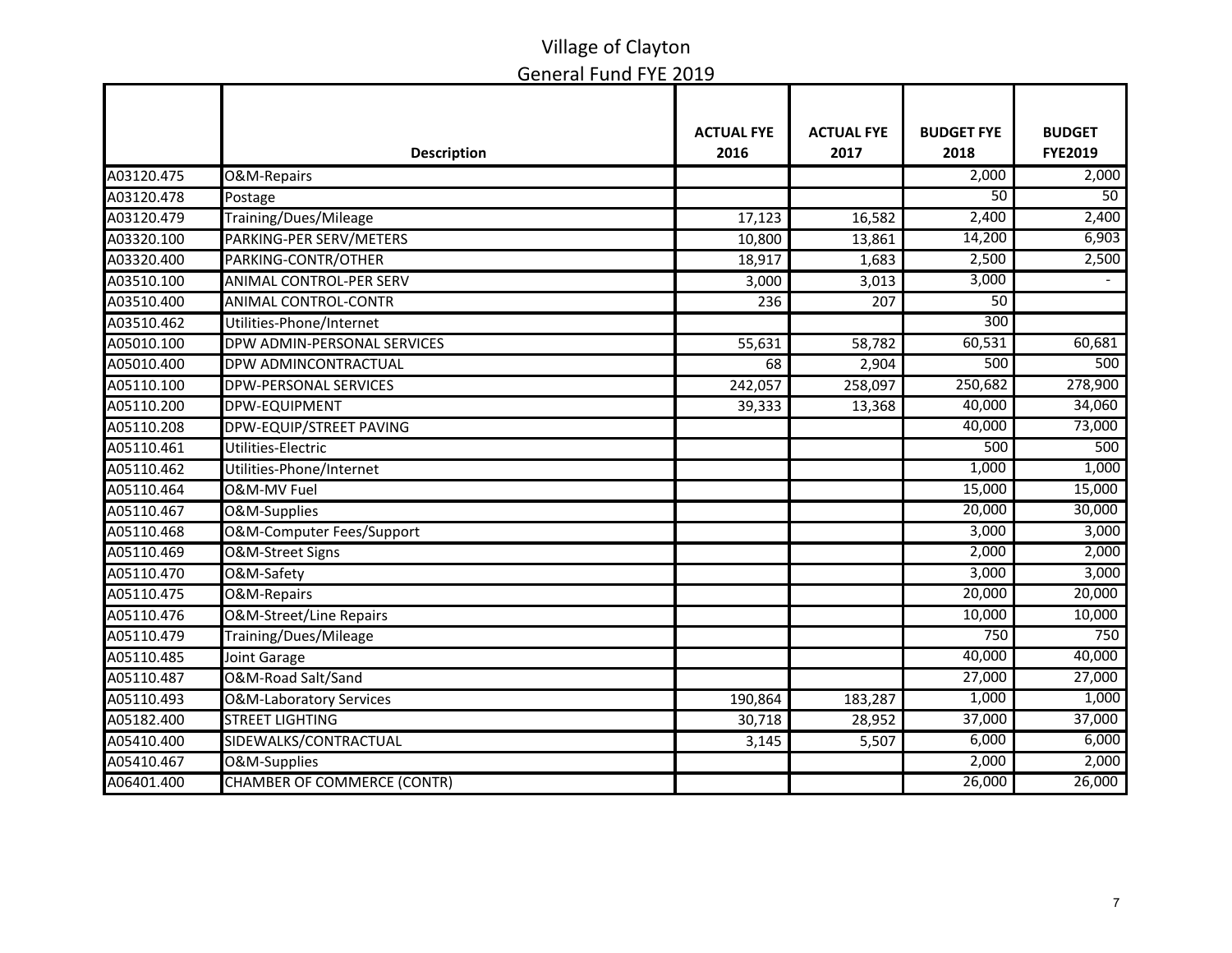|            |                                          | <b>ACTUAL FYE</b> | <b>ACTUAL FYE</b> | <b>BUDGET FYE</b> | <b>BUDGET</b>  |
|------------|------------------------------------------|-------------------|-------------------|-------------------|----------------|
|            | <b>Description</b>                       | 2016              | 2017              | 2018              | <b>FYE2019</b> |
| A06401.401 | <b>CLDC</b>                              |                   |                   | 20,000            | 20,000         |
| A06401.461 | Utilities-Electric (Welcome Signs)       |                   |                   | 1,000             | 1,000          |
| A064104    | PUBLICITY - CONTRACTUAL                  | 26,801            | 46,720            |                   |                |
| A064204    | PROMOTION OF INDUSTRY - CONTRACTUAL      | 20,000            |                   |                   |                |
| A07140.100 | <b>PARKS-PERSONAL SERVICES</b>           | 14,570            | 3,509             | 5,100             | 6,000          |
| A07140.200 | PARKS-EQUIPMENT                          |                   |                   |                   |                |
| A07140.461 | Utilities-Electric                       |                   |                   | 5,000             | 5,000          |
| A07140.462 | Utilities-Phone/Internet                 |                   |                   | 1,650             | 1,650          |
| A07140.463 | Utilities-Water/Sewer                    |                   |                   | 800               | 800            |
| A07140.466 | O&M-Building/Grounds/Equipment           |                   |                   | 10,000            | 10,000         |
| A07140.467 | O&M-Supplies                             |                   |                   | 5,000             | 5,000          |
| A07140.468 | O&M-Computer Fees/Support                | 27,928            | 20,311            | $\overline{100}$  | 100            |
| A071801    | SPECIAL REC FACILITIES - PERSONAL        | 37,237            | 44,602            |                   |                |
| A071804    | SPECIAL REC FACILITES - CONTRACTUAL      | 52,640            | 67,424            |                   |                |
| A07230.100 | <b>DOCKS-PERSONAL SERVICES</b>           |                   |                   | 37,000            | 38,128         |
| A07230.105 | <b>PS-REGIONAL DOCK SUPPORT</b>          |                   |                   | 2,500             | 2,500          |
| A07230.400 | DOCKS/CONTRACTUAL                        |                   |                   |                   |                |
| A07230.459 | O&M-Docks (ICE)                          |                   |                   | 1,500             | 1,500          |
| A07230.460 | Utilities-Heat                           |                   |                   | 150               | 150            |
| A07230.461 | Utilities-Electric                       |                   |                   | 5,000             | 5,000          |
| A07230.462 | Utilities-Phone/Internet                 |                   |                   | 3,400             | 3,400          |
| A07230.463 | Utilites-Water/Sewer                     |                   |                   | 3,000             | 3,000          |
| A07230.465 | <b>O&amp;M-Cleaning Services</b>         |                   |                   |                   |                |
| A07230.466 | O&M-Building/Grounds/Equipment           |                   |                   | 8,000             | 8,000          |
| A07230.467 | O&M-Supplies                             |                   |                   | 4,000             | 4,000          |
| A07230.468 | O&M-Computer Fees/Support                |                   |                   | 250               | 250            |
| A07230.471 | <b>O&amp;M-Waste Collection Services</b> |                   |                   | 1,000             | 1,000          |
| A07230.486 | O&M-Docks                                |                   |                   | 23,000            | 23,000         |
| A07320.400 | YOUTH-CONTRACTUAL                        | 9,000             | 9,000             | 9,000             | 9,000          |
| A07510.101 | <b>HISTORIAN-PER SERV</b>                | 2,191             | 2,629             | 2,629             | 2,629          |
| A07510.400 | <b>HISTORIAN-CONTR</b>                   |                   |                   | 100               |                |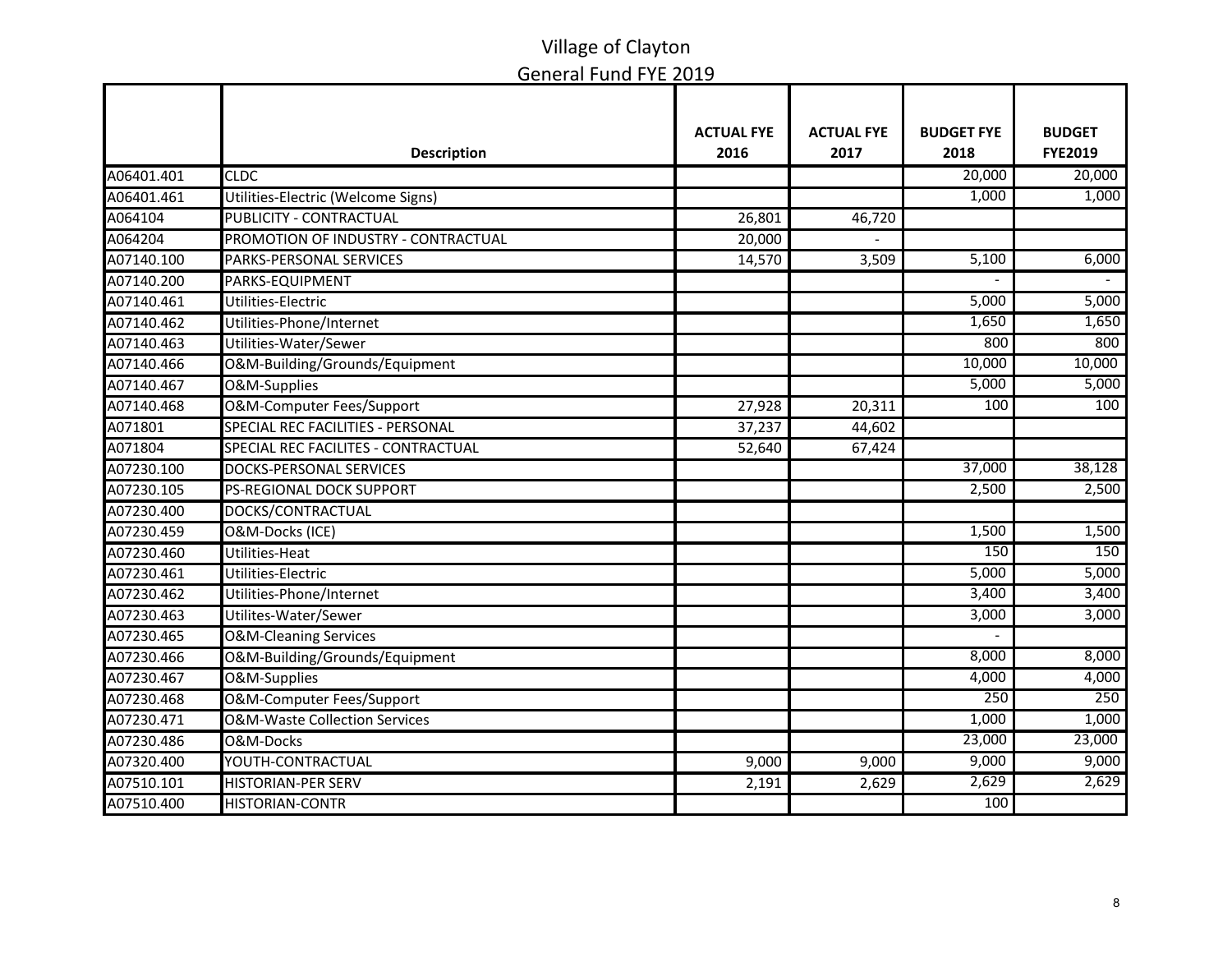|            |                                                    | <b>ACTUAL FYE</b> | <b>ACTUAL FYE</b> | <b>BUDGET FYE</b> | <b>BUDGET</b>  |
|------------|----------------------------------------------------|-------------------|-------------------|-------------------|----------------|
|            | <b>Description</b>                                 | 2016              | 2017              | 2018              | <b>FYE2019</b> |
| A07620.400 | PAYNTER SR. CENTER - CONTR                         | 8,665             | 8,837             | 7,500             | 7,500          |
| A07620.401 | PAYNTER SR. CENTER - CONTR/FUEL                    |                   |                   | 1,400             | 1,400          |
| A08010.400 | ZONING-IMA W/TOWN                                  | 94,951            | 49,577            | 20,000            | 20,362         |
| A08020.400 | PLANNING-IMA W/TOWN                                | 2,783             | 4,000             | 4,000             | 4,000          |
| A08140.100 | STORMWATER DRAINS-PER SERV/DPW                     | 717               | 3,355             | 4,000             |                |
| A08140.200 | STORMWATER DRAINS-EQUIPMENT                        |                   |                   |                   | $\sim$         |
| A08140.400 | <b>STORMWATER DRAINS-CONTR</b>                     | 232               | 1,380             | 1,500             | 1,500          |
| A08160.400 | REFUSE-CONTR                                       |                   | 1,364             | 1,000             | 1,000          |
| A08510.400 | <b>COMMUNITY BEAUTIFICATION</b>                    | 1,204             | 1,872             | 3,000             | 3,000          |
| A08560.437 | <b>SHADE TREES</b>                                 |                   |                   |                   | 5,000          |
|            | <b>EMPLOYEE BENEFITS</b>                           |                   |                   |                   |                |
| A09010.800 | <b>EMPL BEN-NYS RETIREMENT</b>                     | 136,044           | 115,927           | 120,000           | 114,000        |
| A09030.800 | <b>EMPL BEN-SOC SEC</b>                            | 52,882            | 57,172            | 60,000            | 66,000         |
| A09040.800 | <b>EMPL BEN-WORKERS COMP</b>                       | 61,923            | 63,590            | 64,000            | 58,000         |
| A09050.800 | EMPL BEN-UNEMPLOYMENT INSUR.                       | 345               | 3,628             | 3,000             | 3,000          |
| A09055.800 | <b>EMPL BEN-DISBLTY INSURANCE</b>                  | 13                | 27                | 50                | 50             |
| A09060.800 | <b>EMPL BENEFITS-OTHER</b>                         | 11,389            | 4,358             | 8,386             | 8,386          |
| A09060.801 | <b>EMPL BEN-HEALTH INS.</b>                        | 247,891           | 266,570           | 273,000           | 269,462        |
| A09060.803 | <b>EMPL BEN-EAP</b>                                |                   |                   | 450               | 450            |
| A09089.801 | <b>EMPL BEN-UNIFORMS</b>                           |                   |                   | 2,500             | 3,675          |
| A09089.803 | Uniforms-Police                                    |                   |                   | 2,325             | 2,650          |
| A09710.604 | <b>DEBT SVC-BONDS, MARY ST</b>                     | 135,800           | 120,000           |                   |                |
| A09710.609 | DEBT SVC-PRINC/1000 ISLANDS REG. DOCK (PHASE I)    |                   |                   | 25,000            | 25,000         |
| A09710.611 | <b>DEBT SVC PRIN-STRAW/BROOKS</b>                  |                   |                   | 75,000            | 75,000         |
| A09710.704 | DEBT SERV-INTEREST/BONDS/MARY ST                   | 27,899            | 23,188            |                   |                |
| A09710.709 | DEBT SVC-INT/1000 ISLANDS REG. DOCK (PHASE I)      |                   |                   | 4,850             | 3,938          |
| A09710.711 | <b>DEBT SVC INT-STRAW/BROOKS</b>                   |                   |                   | 14,550            | 11,813         |
| A09720.601 | DEBT SVC - SIB PRIN 2013 JD BACKHOE                |                   | 15,800            | 15,800            | 15,800         |
| A09720.701 | DEBT SVC - SIB INT 2013 JD BACKHOE                 |                   | 593               | 500               | 237            |
| A09730.612 | BAN PRIN / VARIOUS PROJECTS (MUN BLDG, MARY ST. DO |                   |                   | 35,000            | 50,600         |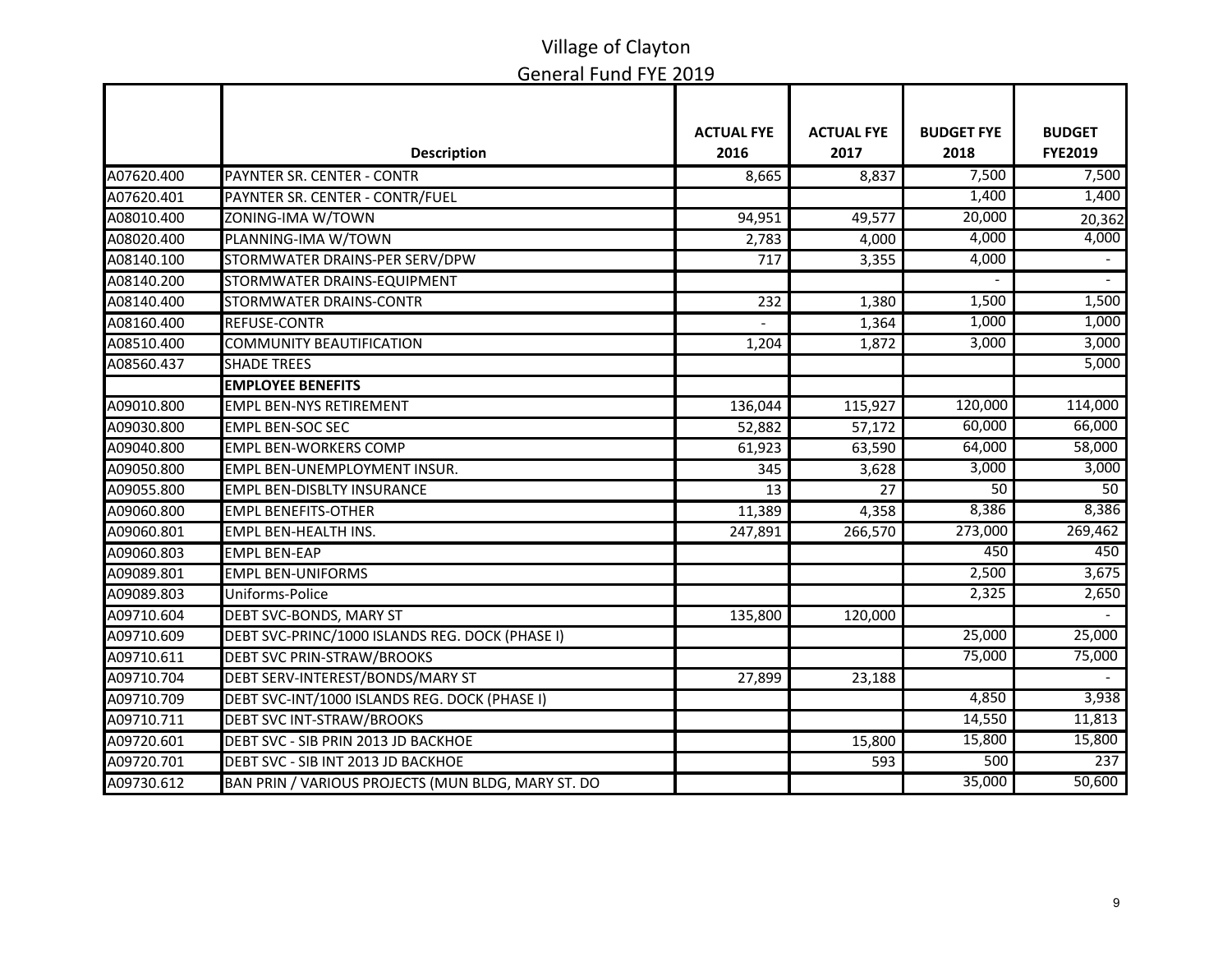|            | <b>Description</b>                                 | <b>ACTUAL FYE</b><br>2016 | <b>ACTUAL FYE</b><br>2017 | <b>BUDGET FYE</b><br>2018 | <b>BUDGET</b><br><b>FYE2019</b> |
|------------|----------------------------------------------------|---------------------------|---------------------------|---------------------------|---------------------------------|
| A09730.613 | BAN PRIN / RSD LOT PURCHASE                        |                           |                           | 37,500                    | 60,000                          |
| A09730.712 | BAN INT / VARIOUS PROJECTS (MUN BLDG, MARY ST. DOC |                           |                           | 12,548                    | 8,272                           |
| A09730.713 | BAN INT / RSD LOT PURCHASE                         |                           |                           | 5,000                     | 4,088                           |
| A09730.614 | <b>BAN PRIN/RIVERWALK III</b>                      |                           |                           |                           | 50,000                          |
| A09730.714 | <b>BAN INT/RIVERWALK III</b>                       |                           |                           |                           | 14,300                          |
| A09901.901 | <b>TO LIBRARY FUND</b>                             | 46,193                    | 34,000                    | 34,000                    | 34,000                          |
| A09950.900 | <b>TO RESERVES</b>                                 |                           |                           | 35,000                    |                                 |
|            | <b>TOTAL FOR EXPENSES</b>                          | 2,126,091                 | 2,068,259                 | 2,190,984                 | 2,314,116                       |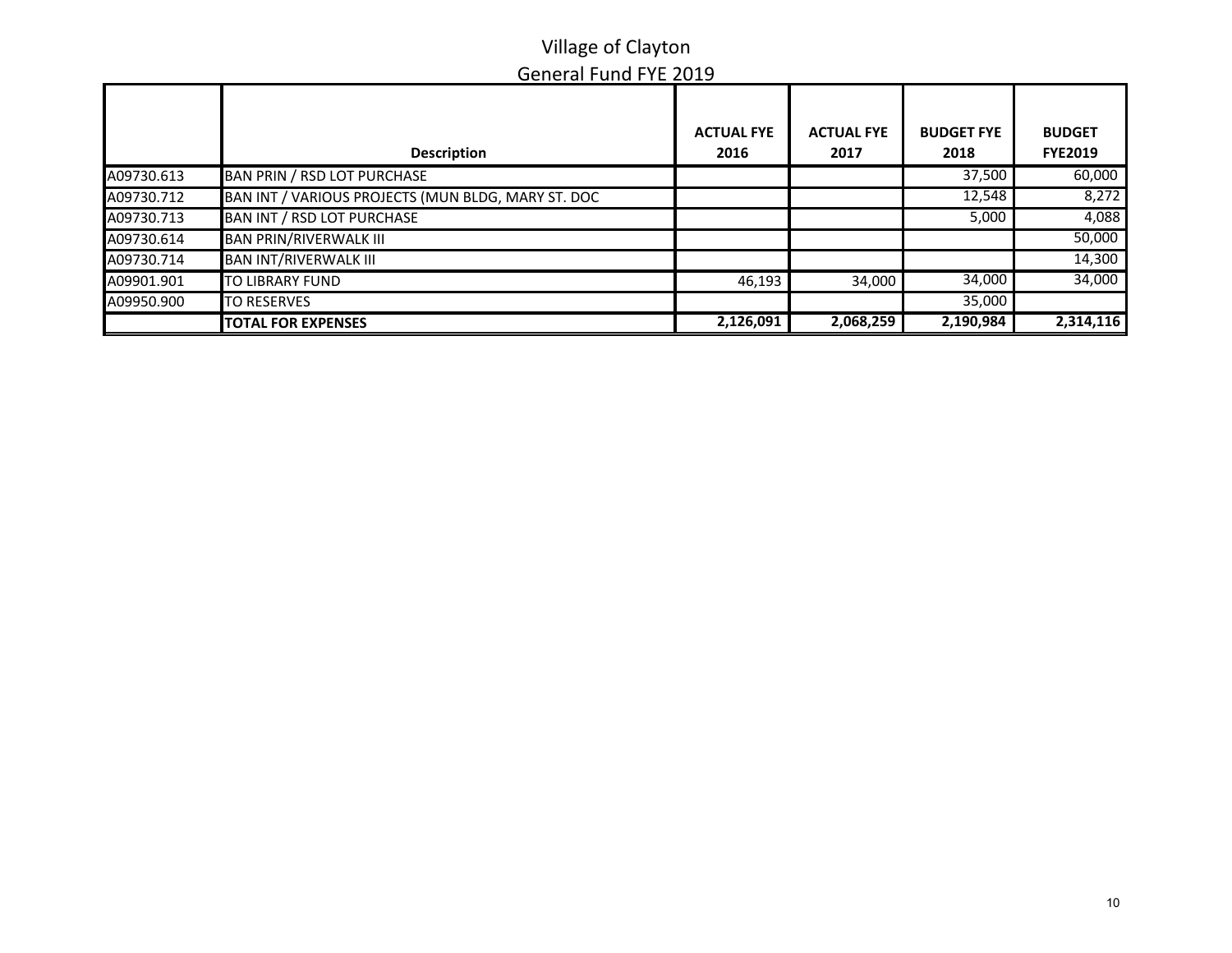| <b>Account</b> | <b>Description</b>                    | <b>FYE16</b><br><b>ACTUAL</b> |                          |             | <b>FYE17</b><br><b>ACTUAL</b> |                        | <b>FYE18</b><br><b>BUDGET</b> |                     | <b>BUDGET</b><br><b>FYE2019</b> |
|----------------|---------------------------------------|-------------------------------|--------------------------|-------------|-------------------------------|------------------------|-------------------------------|---------------------|---------------------------------|
|                | Water BUDGET, (F0)                    |                               |                          |             |                               |                        |                               |                     |                                 |
| F02140.000     | <b>Metered sales</b>                  | \$                            | 615,030                  | -\$         | 628,516                       | \$                     | 624,172                       | ें 5                | 624,576                         |
| F02142.000     | Unmetered sales                       | \$                            | 1,000                    | 5,          | 950                           | `\$                    | 1,000                         | ड़                  | 1,000                           |
| F02144.000     | <b>Tapping Fees</b>                   | \$                            | 1,000                    | T\$         | 2,000                         | ॱऽ                     | 2,000                         | ॱऽ                  | 2,000                           |
| F02148.000     | Interest & Penalties                  | \$                            | 5,605                    | ॱऽ          | 7,290                         | \$                     | 6,500                         | ड़                  | 6,500                           |
| F02401.000     | Interest                              | \$                            | 150                      | \$          | 245                           | \$                     | 150                           | `\$                 | 150                             |
| F02410.000     | <b>Rental of Property</b>             | \$                            | 10,500                   | \$          | 10,500                        | \$                     | 10,500                        | ॱड़                 | 10,500                          |
| F02411.000     | <b>Water Tower Lease</b>              | \$                            | 10,164                   | Ś           | 10,164                        | \$                     | 10,164                        | \$                  | 10,164                          |
| FO5031.202     | <b>From Reserves</b>                  | \$                            | 20,000                   |             |                               |                        |                               | \$                  | 68,241.00                       |
| F02701.000     | <b>Refund of Prior Years Expenses</b> |                               |                          | \$          | 112                           | \$                     |                               |                     |                                 |
| F02770.000     | Unclassified (Reimburse Meters)       | \$                            | $\overline{\phantom{a}}$ | \$          |                               | \$                     | 50,000                        |                     |                                 |
| F05031.000     | <b>Interfund Transfer</b>             |                               |                          | \$          | 80,974                        |                        |                               |                     |                                 |
|                | <b>TOTAL FOR REVENUE</b>              | \$                            | 663,449                  | \$          | 740,751                       | \$                     | 704,486                       | $\ddot{\bm{\zeta}}$ | 723,131                         |
|                |                                       |                               |                          |             |                               |                        |                               |                     |                                 |
|                | <b>WATER FUND BUDGET</b>              |                               |                          |             |                               |                        |                               |                     |                                 |
| F00822.000     | Prior Year Expense                    | \$                            |                          | \$          | 5,696                         | $\overline{\varsigma}$ |                               |                     |                                 |
| F01420.400     | Legal                                 | \$                            | 1,500                    | <u>ا ئ</u>  | 279                           | ें इ                   | 500                           |                     | \$500                           |
| F01620.473     | Operation of Plant(Management)        | \$                            | 58,687                   | \$          | 48,106                        | `\$                    | 63,000                        |                     | \$63,816                        |
| F01910.400     | Insurance                             | \$                            | 8,100                    | Ś           | 8,121                         | \$                     | 8,200                         |                     | \$8,200                         |
| F01920.400     | <b>Dues</b>                           | \$                            | 275                      | ड़          | 166                           | ॱऽ                     | 275                           |                     | \$166                           |
| F01950.400     | <b>Real Property Taxes(Rental)</b>    | \$                            | 1,250                    | \$          | 1,378                         | \$                     | 1,450                         |                     | \$1,479                         |
| FO1989.400     | Other Govt Support                    |                               |                          |             |                               |                        |                               |                     | \$12,667                        |
| F01989.405     | Meter Replacement Project             | \$                            |                          |             |                               | \$                     | 50,000                        |                     | \$50,000                        |
| F01990.400     | Contingency                           | \$                            | 10,000                   |             |                               | \$                     | 20,000                        |                     | \$10,000                        |
|                | <b>WATER TREATMENT PLANT</b>          |                               |                          |             |                               |                        |                               |                     |                                 |
| F08320.100     | <b>PS-Pump Station</b>                | \$                            | 51,958                   | T\$         | 50,216                        | `\$                    | 53,517                        |                     | \$55,122                        |
| F08320.460     | Utilities-Heat                        | \$                            | 4,000                    | $\varsigma$ | 2,224                         | ς                      | 3,500                         |                     | \$3,500                         |
| F08320.461     | Utilities - Electric                  | \$                            | 27,240                   | ॱऽ          | 17,938                        | ें 5                   | 20,000                        |                     | \$20,000                        |
| F08320.462     | Utilities-Phone/Internet              | \$                            | 1,000                    | ٦\$         | 1,004                         | ऽ                      | 1,000                         |                     | \$1,000                         |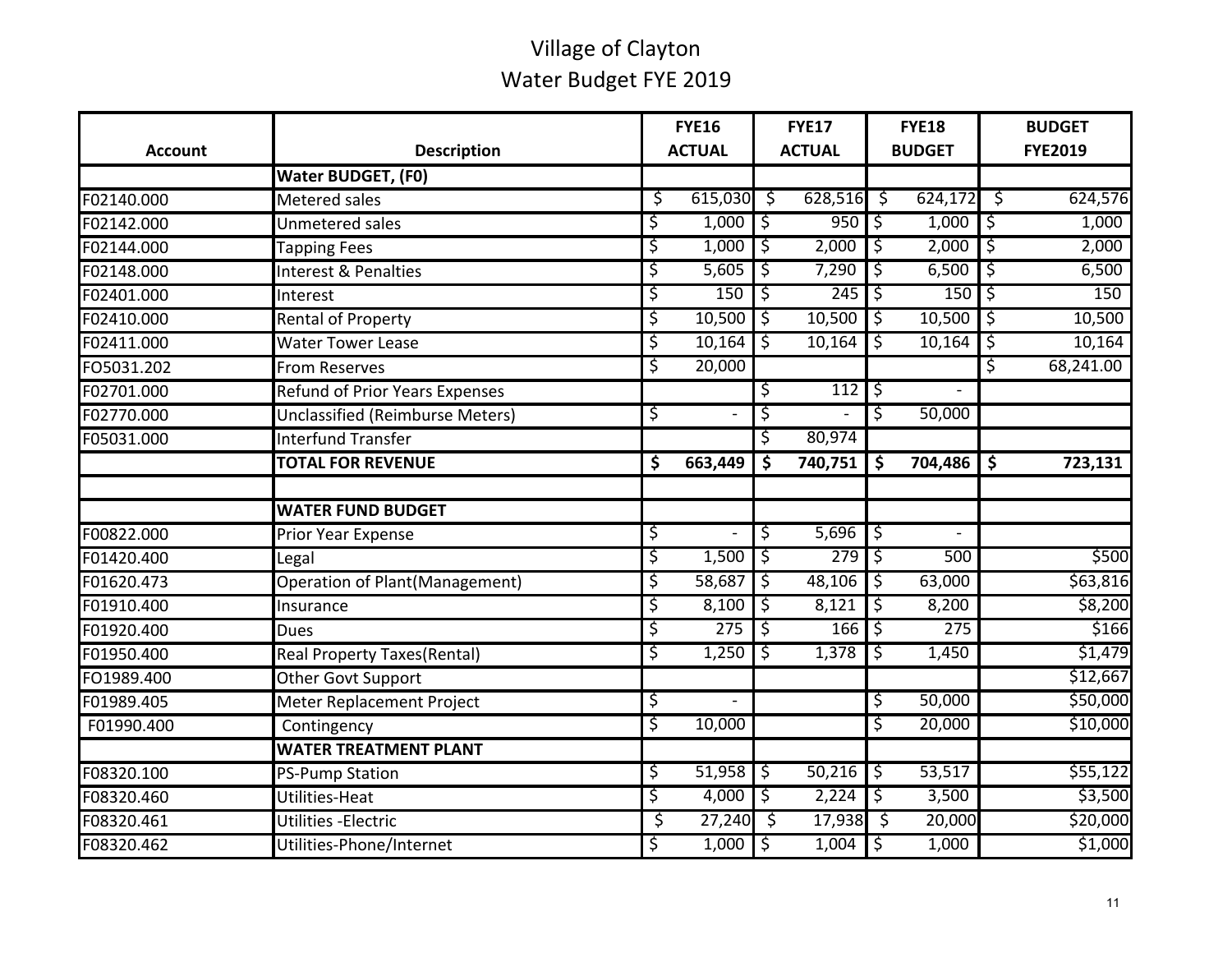|                |                                             |    | <b>FYE16</b>  |                 | <b>FYE17</b>  |                 |               |         |                |  |  |  |  |  |  |  |  |  |  |  |  |  | <b>FYE18</b> |  | <b>BUDGET</b> |
|----------------|---------------------------------------------|----|---------------|-----------------|---------------|-----------------|---------------|---------|----------------|--|--|--|--|--|--|--|--|--|--|--|--|--|--------------|--|---------------|
| <b>Account</b> | <b>Description</b>                          |    | <b>ACTUAL</b> |                 | <b>ACTUAL</b> |                 | <b>BUDGET</b> |         | <b>FYE2019</b> |  |  |  |  |  |  |  |  |  |  |  |  |  |              |  |               |
| F08320.463     | Utilities-Water/Sewer                       | \$ | 1,500         | $\overline{15}$ | 1,329         | $\overline{15}$ | 1,500         |         | \$1,500        |  |  |  |  |  |  |  |  |  |  |  |  |  |              |  |               |
| F08320.464     | O&M-MV Fuel                                 | ऽ  | 3,100         | \$              | 1,463         | \$              | 2,500         |         | \$2,000        |  |  |  |  |  |  |  |  |  |  |  |  |  |              |  |               |
| F08320.466     | O&M-Building/Grounds/Equipment              | ऽ  | 115,000       | \$              | 9,297         | \$              | 5,000         |         | \$5,000        |  |  |  |  |  |  |  |  |  |  |  |  |  |              |  |               |
| F08320.467     | <b>O&amp;M-Supplies</b>                     | \$ | 4,500         | \$              | 3,693         | \$              | 5,000         |         | \$4,000        |  |  |  |  |  |  |  |  |  |  |  |  |  |              |  |               |
| F08320.468     | O&M-Computer Fees and Support               | \$ |               | \$              | 255           | \$              | 500           |         | \$300          |  |  |  |  |  |  |  |  |  |  |  |  |  |              |  |               |
| F08320.470     | Safety                                      | \$ | 750           | \$              | 81            | \$              | 500           |         | \$200          |  |  |  |  |  |  |  |  |  |  |  |  |  |              |  |               |
| F08320.472     | Chemicals                                   | \$ | 6,900         | \$              | 10,918        | \$              | 12,000        |         | \$12,000       |  |  |  |  |  |  |  |  |  |  |  |  |  |              |  |               |
| F08320.475     | O&M-Repairs                                 | \$ | 2,500         | \$              | 2,765         | \$              | 5,000         |         | \$4,000        |  |  |  |  |  |  |  |  |  |  |  |  |  |              |  |               |
| F08320.477     | Permit fees                                 | \$ | 450           | T\$             | $425$ \$      |                 | 450           |         | \$425          |  |  |  |  |  |  |  |  |  |  |  |  |  |              |  |               |
| F08320.478     | Postage                                     | \$ | 1,000         | 1\$             | 1,033         | 1\$             | 1,000         | \$1,100 |                |  |  |  |  |  |  |  |  |  |  |  |  |  |              |  |               |
| F08320.479     | Training/Dues/Mileage                       | \$ | 1,000         | T\$             | 495           | \$              | 1,000         |         | \$500          |  |  |  |  |  |  |  |  |  |  |  |  |  |              |  |               |
| F08320.482     | <b>O&amp;M-SCADA</b>                        | ड़ | 1,500         | \$              |               | \$              | 1,500         |         | \$1,000        |  |  |  |  |  |  |  |  |  |  |  |  |  |              |  |               |
|                | <b>DISTRIBUTION</b>                         |    |               |                 |               |                 |               |         |                |  |  |  |  |  |  |  |  |  |  |  |  |  |              |  |               |
| F08340.100     | PS-Distribution                             | \$ | $21,199$ \$   |                 | $17,773$ \$   |                 | 21,199        |         | \$21,835       |  |  |  |  |  |  |  |  |  |  |  |  |  |              |  |               |
| F08340.200     | Equipment-Distribution                      | \$ | $10,000$ \$   |                 | 6,386         | \$              |               |         | \$73,241       |  |  |  |  |  |  |  |  |  |  |  |  |  |              |  |               |
| F08340.461     | Utilities-Electric                          | \$ | $1,038$   \$  |                 | 505           | ς               | 1,000         |         | \$500          |  |  |  |  |  |  |  |  |  |  |  |  |  |              |  |               |
| F08340.466     | O&M-Building/Grounds/Equipment              | \$ | 1,000         | \$              | 461           | \$              | 1,500         |         | \$1,000        |  |  |  |  |  |  |  |  |  |  |  |  |  |              |  |               |
| F08340.467     | O&M-Supplies                                | \$ | 2,500         | T\$             | 2,638         | \$              | 2,500         |         | 50             |  |  |  |  |  |  |  |  |  |  |  |  |  |              |  |               |
| F08340.468     | O&M-Computer Fees/Support                   | \$ | 2,100         | T\$             | 2,569         | ى:              | 2,100         |         | \$0            |  |  |  |  |  |  |  |  |  |  |  |  |  |              |  |               |
| F08340.474     | <b>Publication Fees (Legal Ads/Notices)</b> | \$ | 100           | ड़              | 4             | \$              | 100           |         | \$0            |  |  |  |  |  |  |  |  |  |  |  |  |  |              |  |               |
| F08340.475     | <b>O&amp;M-Repairs</b>                      | \$ | 3,500         | ς               |               | \$              | 3,500         |         | \$500          |  |  |  |  |  |  |  |  |  |  |  |  |  |              |  |               |
| F08340.476     | <b>O&amp;M-Street/Line Repairs</b>          | \$ | 7,500         | T\$             | 4,715         | `\$             | 10,000        |         | \$10,000       |  |  |  |  |  |  |  |  |  |  |  |  |  |              |  |               |
| F08340.480     | <b>Service Contracts</b>                    | \$ | $3,000$ \$    |                 | 3,100         | T\$             | 3,000         |         | \$3,000        |  |  |  |  |  |  |  |  |  |  |  |  |  |              |  |               |
| F08340.493     | <b>O&amp;M-Laboratory Services</b>          | \$ | 2,000         | \$              | 1,601         | \$              | 2,000         |         | \$2,000        |  |  |  |  |  |  |  |  |  |  |  |  |  |              |  |               |
|                | <b>EMPLOYEE PERSONNAL SERVICES</b>          |    |               |                 |               |                 |               |         |                |  |  |  |  |  |  |  |  |  |  |  |  |  |              |  |               |
| F09010.800     | <b>EMPL BEN-NYS Retirement</b>              | \$ | $15,500$ \$   |                 | $11,177$ \$   |                 | $15,500$ \$   |         | 12,128         |  |  |  |  |  |  |  |  |  |  |  |  |  |              |  |               |
| F09030.800     | <b>EMPL BEN-SOC SEC</b>                     | ऽ  | 5,597         | ऽ               | 5,179         | \$              | 5,937         | ऽ       | 5,738          |  |  |  |  |  |  |  |  |  |  |  |  |  |              |  |               |
| FO9040.800     | <b>EMPL BEN - WORKER COMP</b>               |    |               | \$              |               | \$              |               | \$      | 3,900          |  |  |  |  |  |  |  |  |  |  |  |  |  |              |  |               |
| F09060.800     | <b>EMPL BEN-Other</b>                       | \$ | 900           | \$              | 899           | \$              | 900           | \$      | 845            |  |  |  |  |  |  |  |  |  |  |  |  |  |              |  |               |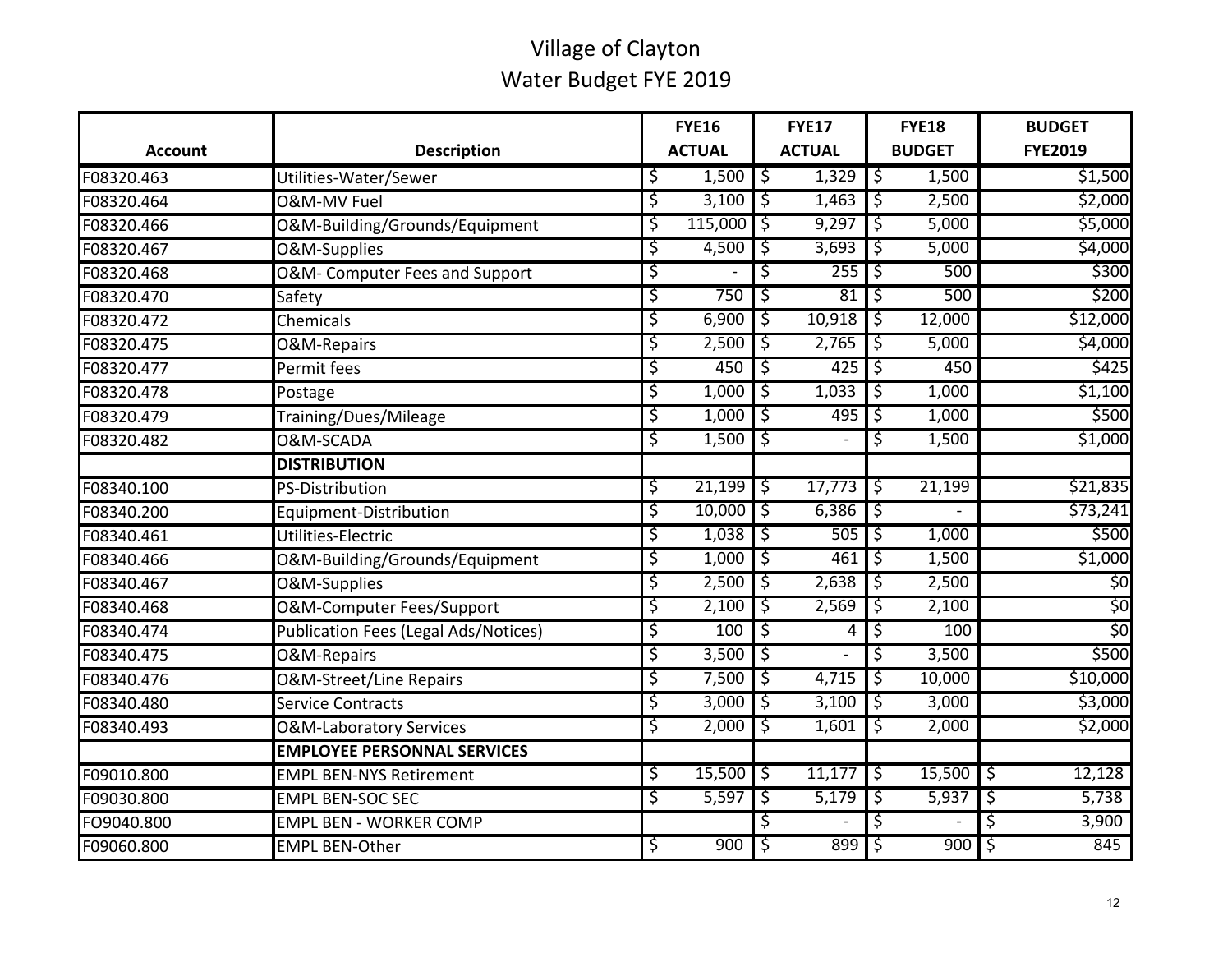| <b>Account</b> | <b>Description</b>                          |     | <b>FYE16</b><br><b>ACTUAL</b> | <b>FYE17</b><br><b>ACTUAL</b> |                              |         | <b>FYE18</b><br><b>BUDGET</b> |    | <b>BUDGET</b><br><b>FYE2019</b> |
|----------------|---------------------------------------------|-----|-------------------------------|-------------------------------|------------------------------|---------|-------------------------------|----|---------------------------------|
| F09060.801     | <b>EMPL BEN-Health Ins.</b>                 | \$  | $29,925$ $\frac{1}{2}$        |                               | $28,728$ \$                  |         | $32,681$   \$                 |    | 30,770                          |
| F09060.803     | <b>EMPL BEN-EAP</b>                         | Ş   | 40                            | \$                            | 38                           | \$      | 40                            | \$ | 34                              |
| F09089.801     | <b>EMPL BEN-Uniforms</b>                    | \$  | 475                           | \$,                           | 529                          | \$,     | 475                           | -S | 494                             |
| F09710.605     | Bonds/Re-Funding                            | \$  | 65,000                        | \$,                           | 65,000                       | \$,     | 65,000                        |    | \$65,000                        |
| F09710.606     | Debt Serv - Prin Hungerford Pt.             | Ş.  | 14,200                        | \$.                           | 22,731                       | \$.     | 14,200                        |    | \$14,200                        |
| F09710.705     | Interest / re-funding                       | Ş   | 21,520                        | \$                            | 18,469                       | \$      | 15,382                        |    | \$12,294                        |
| F09710.706     | Debt Serv Int-Hungerford Pt.                | Ş   | 17,595                        | \$,                           | 8,531                        | \$.     | 16,530                        |    | \$15,998                        |
| F09720.600     | Debt Serv - SIB Prin Water Meter Automation | \$. | 32,000                        | \$                            | 32,000                       | $\zeta$ | 32,000                        |    | \$32,000                        |
| F09720.700     | Debt Serv - SIB Prin Water Meter Automation | Ş   | 3,000                         | -S                            | 1,600                        | \$.     | 2,750                         |    | \$2,000                         |
| F09730.600     | <b>BAN Principal (NYS RTE12E)</b>           | Ş.  | 50,000                        | S                             | 50,000                       | -S      |                               |    |                                 |
| F09730.601     | <b>BAN Principal (Water System)</b>         |     |                               | Ş                             |                              | \$,     | 63,800                        |    | \$0                             |
| F09730.700     | <b>BAN Interest</b>                         | Ş   | 3,000                         | Ş                             | 620                          | Ş       |                               |    |                                 |
| F09730.701     | Debt Svc BAN Interest (water system)        | Ş   |                               | \$                            | $\overline{\phantom{a}}$     | \$      | 15,000                        |    | \$0                             |
| F09901.901     | To General Fund                             | \$  | 10,000                        | \$                            | $\overline{\phantom{a}}$     | \$      | 15,000                        |    | \$58,380                        |
| F09901.903     | To Capital Reserve                          | \$. | 10,000                        | \$                            | $\qquad \qquad \blacksquare$ | \$      | 105,000                       |    | \$98,800                        |
|                | <b>TOTAL</b>                                | \$  | 634,899                       | \$                            | 452,132                      | \$      | 704,486                       | \$ | 723,131                         |
|                |                                             |     |                               |                               |                              |         |                               |    |                                 |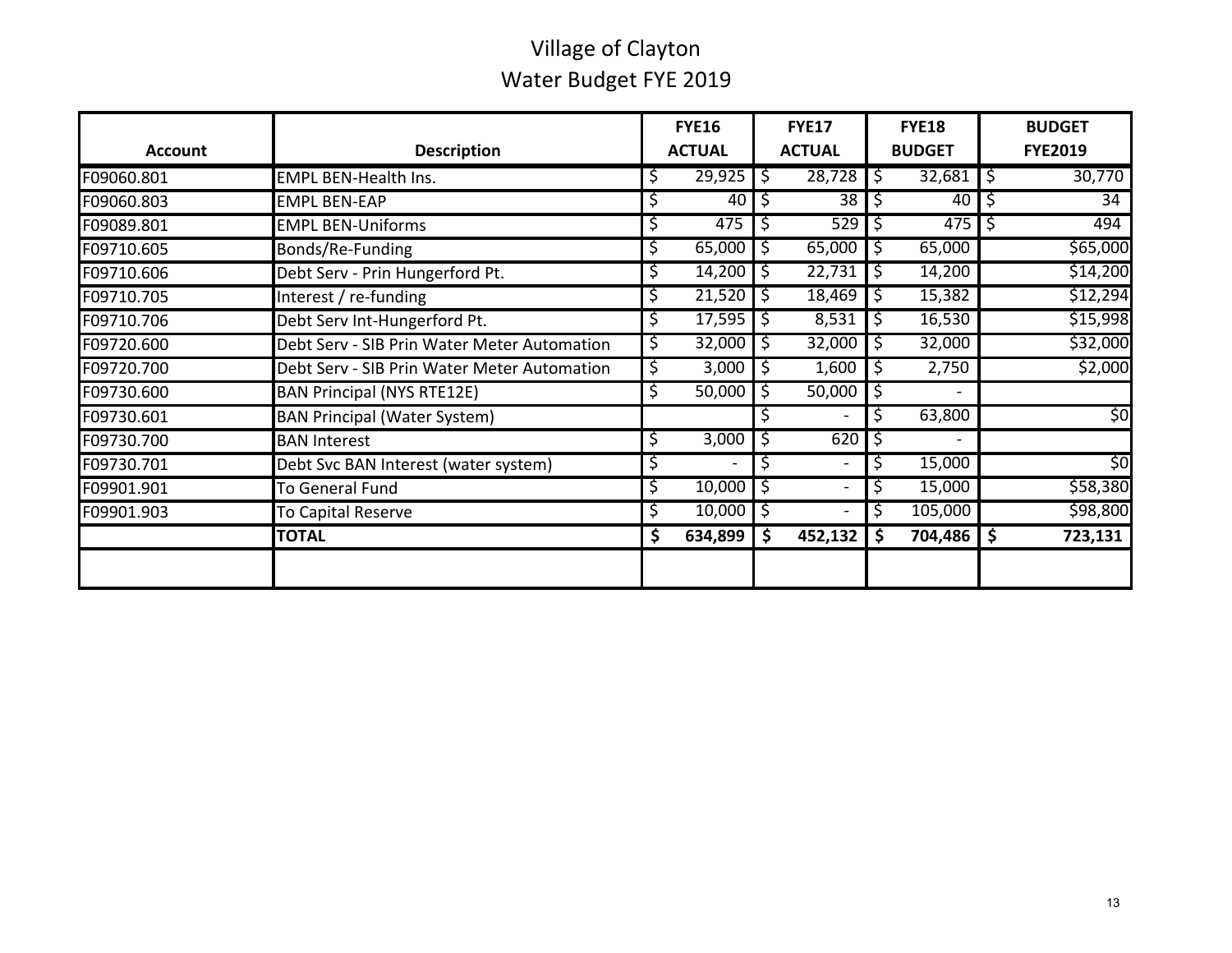| <b>ACCOUNT</b> | <b>Description</b>                     |                          | Actual FYE2017  | <b>Budget FYE2018</b>    |                  |                          | <b>BUDGET</b><br><b>FYE2019</b> |
|----------------|----------------------------------------|--------------------------|-----------------|--------------------------|------------------|--------------------------|---------------------------------|
|                | <b>SEWER BUDGET, (G0)</b>              |                          |                 |                          |                  |                          |                                 |
| G02121.000     | <b>Sewer Rents</b>                     | \$                       | 612,598         | \$                       | 606,293          | $\zeta$                  | 606,293                         |
| G02122.000     | <b>Sewer Charges</b>                   | \$                       | 4,800           | \$                       | 1,600            | \$                       | 1,600                           |
| G02128.000     | Penalties                              | \$                       | 6,985           | ऽ                        | 6,500            | ड़                       | 6,500                           |
| G02144.000     | <b>Tapping Fees</b>                    | \$                       | 1,000           | \$                       | 2,000            | \$                       | 1,000                           |
| G02374.000     | Service, Town (Heritage Hts. Sewer)    | \$                       | 32,114          | ऽ                        | 32,114           | ऽ                        | 32,114                          |
| G02375.000     | Service, NYS (CVCF O&M)                | \$                       | 376,282         | \$                       | 347,000          | ड़                       | 347,000                         |
| G02375.001     | Service, NYS (Cedar Pt. State Park)    | \$                       | 8,788           | \$                       | 8,500            | \$                       | 8,500                           |
| G02401.000     | Interest                               | \$                       | $\overline{33}$ | \$                       | $\overline{320}$ | \$                       |                                 |
| G02701.000     | <b>Refund Prior Years Expenses</b>     | \$                       | 5,301           | \$                       |                  | \$                       |                                 |
| G05031.000     | From Capital Reserve                   | \$                       | 34,482          | $\overline{\varsigma}$   | 193,000          | $\overline{\mathcal{S}}$ | 73,262                          |
|                | <b>TOTAL FOR REVENUE</b>               | \$                       | 1,082,382       | $\overline{\mathcal{S}}$ | 1,197,327        | $\zeta$                  | 1,076,269                       |
|                |                                        |                          |                 |                          |                  |                          |                                 |
|                | <b>APPROPRIATIONS</b>                  |                          |                 |                          |                  |                          |                                 |
| G00822.000     | Prior year expense                     | $\overline{\mathcal{S}}$ | 15,381          | $\overline{\mathcal{S}}$ |                  | $\overline{\mathcal{S}}$ |                                 |
| G01420.400     | <b>Legal Services</b>                  | \$                       | 1,535           | \$                       | 1,000            | \$                       | 1,000                           |
| G01620.473     | Operation of plant (Management)        | \$                       | 48,281          | \$                       | 63,000           | \$                       | 63,816                          |
| G01910.400     | Insurance                              | \$                       | 14,799          | $\overline{\mathcal{S}}$ | 15,000           | \$                       | 15,000                          |
| G01920.400     | Dues                                   | \$                       | 166             | \$                       | 200              | \$                       | 166                             |
| G01989.400     | Other Govt. Support                    | \$                       | 3,939           | $\overline{\varsigma}$   |                  | \$                       | 12,667                          |
| G01989.450     | <b>WWTP-SBR Improvement Project</b>    | \$                       | 1,975           | \$                       |                  | \$                       |                                 |
| G01989.451     | <b>WWTP-Blower Replacement Project</b> | \$                       | 145,998         | ऽ                        |                  | \$                       |                                 |
| G01990.400     | Contingency                            | \$                       |                 | \$                       | 20,000           | \$                       |                                 |
|                | <b>INSIDE VILLAGE</b>                  |                          |                 |                          |                  |                          |                                 |
| G08120.100     | PS-Inside Village                      | \$                       | 21,131          | $\overline{\varsigma}$   | 14,000           | \$                       | 14,420                          |
| G08120.106     | <b>SAN SWRS-PS/DPW Flushing</b>        | \$                       | 5,092           | \$                       | 5,000            | بر<br>پ                  | 4,000                           |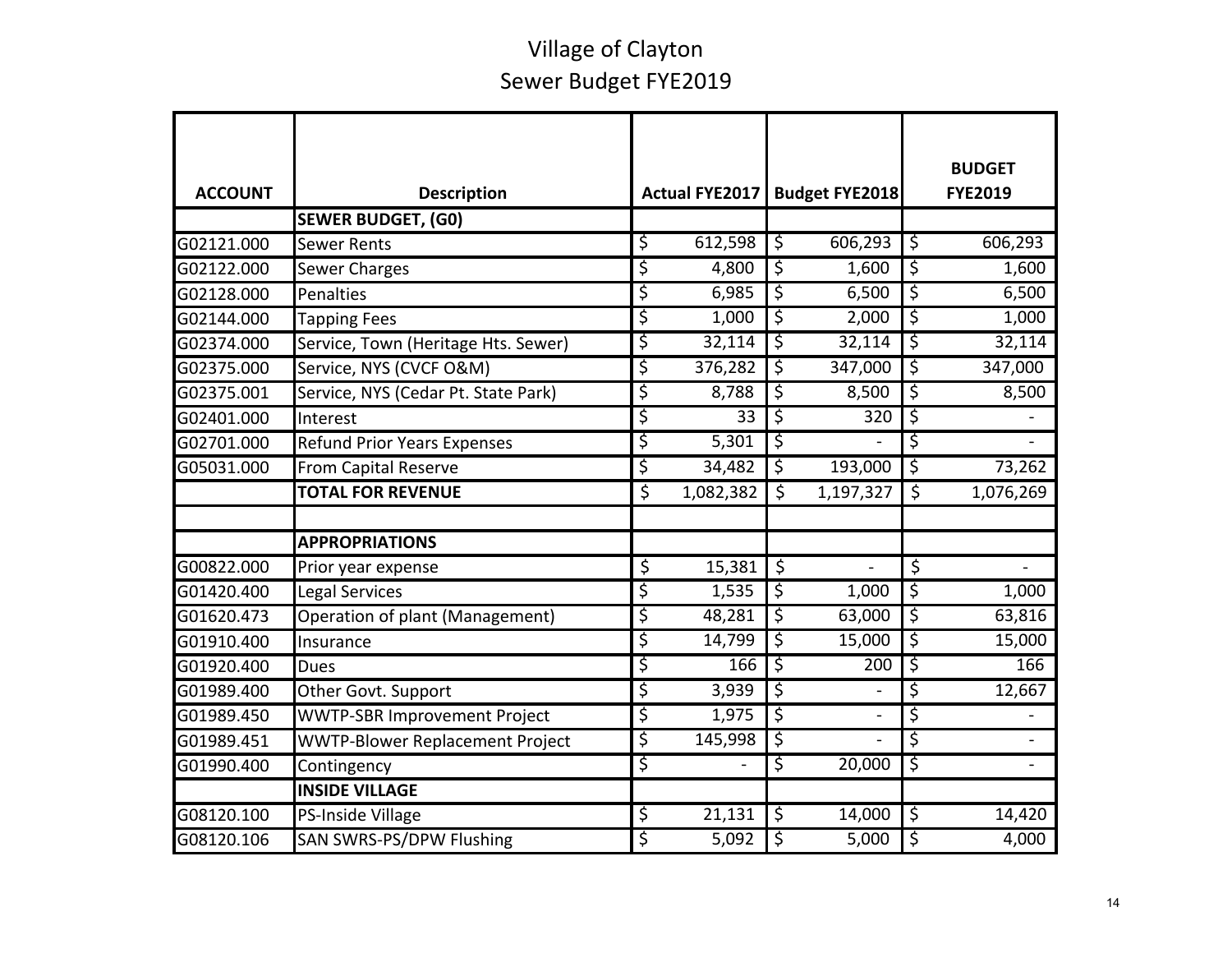|                |                                      |                       |                          |                       |                          | <b>BUDGET</b>  |
|----------------|--------------------------------------|-----------------------|--------------------------|-----------------------|--------------------------|----------------|
| <b>ACCOUNT</b> | <b>Description</b>                   | <b>Actual FYE2017</b> |                          | <b>Budget FYE2018</b> |                          | <b>FYE2019</b> |
| G08120.200     | <b>Equipment Inside Village</b>      | \$                    | \$                       | 5,000                 | $\varsigma$              | 5,000          |
| G08120.426     | San-SWR - Bartlett PT PS             | \$                    | \$                       |                       | \$                       |                |
| G08120.400     | Sanitary Sewer/Contractual           | \$<br>26,578          | $\overline{\varsigma}$   | 40,000                | \$                       |                |
| G08120.461     | Utilities/ Electric                  | \$<br>17,111          | \$                       | 16,000                | \$                       | 16,000         |
| G08120.462     | Utilities-Phone/Internet             | \$<br>6,633           | \$                       | 4,000                 | \$                       |                |
| G08120.463     | Utilities / Water/Sewer              | \$<br>1,837           | \$                       | 2,000                 | \$                       |                |
| G08120.465     | <b>O&amp;M-Cleaning Services</b>     | \$<br>23,089          | \$                       | 10,000                | \$                       | 40,000         |
| G08120.466     | O&M-Building/Grounds/Equipment       | \$<br>9,061           | \$                       | 10,000                | \$                       | 10,000         |
| G08120.467     | <b>O&amp;M Supplies</b>              | \$<br>423             | \$                       | 2,500                 | ड़                       |                |
| G08120.470     | O&M Safety                           | \$<br>81              | \$                       | 500                   | $\overline{\mathcal{S}}$ |                |
| G08120.472     | Chemicals                            | \$<br>138             | \$                       | 1,000                 | \$                       |                |
| G08120.473     | <b>Consultant services</b>           | \$<br>5,000           | \$                       |                       | \$                       | 50,000         |
| G08120.474     | Publication Fees (Legal ads/Notices) | \$<br>80              | ड़                       | 200                   | \$                       |                |
| G08120.475     | O&M-Repairs                          | \$<br>2,647           | \$                       | 5,000                 | \$                       | 2,500          |
| G08120.476     | O&M-Street Line Repairs              | \$<br>2,082           | \$                       | 1,000                 | \$                       | 1,000          |
| G08120.480     | <b>O&amp;M-Service Contracts</b>     | \$<br>2,965           | \$                       | 10,000                | ड़                       |                |
| G08120.481     | O&M-Laterals                         | \$                    | \$                       | 2,000                 | \$                       | 2,000          |
|                | <b>OUTSIDE VILLAGE</b>               |                       |                          |                       |                          |                |
| G08125.100     | PS-Outside Village                   | \$<br>8,706           | $\overline{\mathcal{S}}$ | 15,000                | $\overline{\varsigma}$   | 15,450         |
| G08125.200     | Equip-Outside Village                | \$                    | \$                       | 5,000                 | \$                       | 5,000          |
| G08125.461     | Utilities-Electric                   | \$<br>9,230           | \$                       | 10,000                | \$                       | 10,000         |
| G08125.462     | Utilities - Phone/Internet           | \$<br>756             | \$                       |                       | \$                       |                |
| G08125.463     | Utilities-Water/Sewer                | \$<br>27              | \$                       | 250                   | \$                       |                |
| GO8125.464     | <b>O&amp;M-MV Fuel</b>               | \$<br>26              | \$                       | 500                   | \$                       |                |
| G08125.467     | <b>O&amp;M Supplies</b>              | \$<br>210             | \$                       | 600                   | \$                       |                |
| G08125.472     | Chemicals                            | \$<br>14,294          | \$                       | 15,000                | \$                       | 14,000         |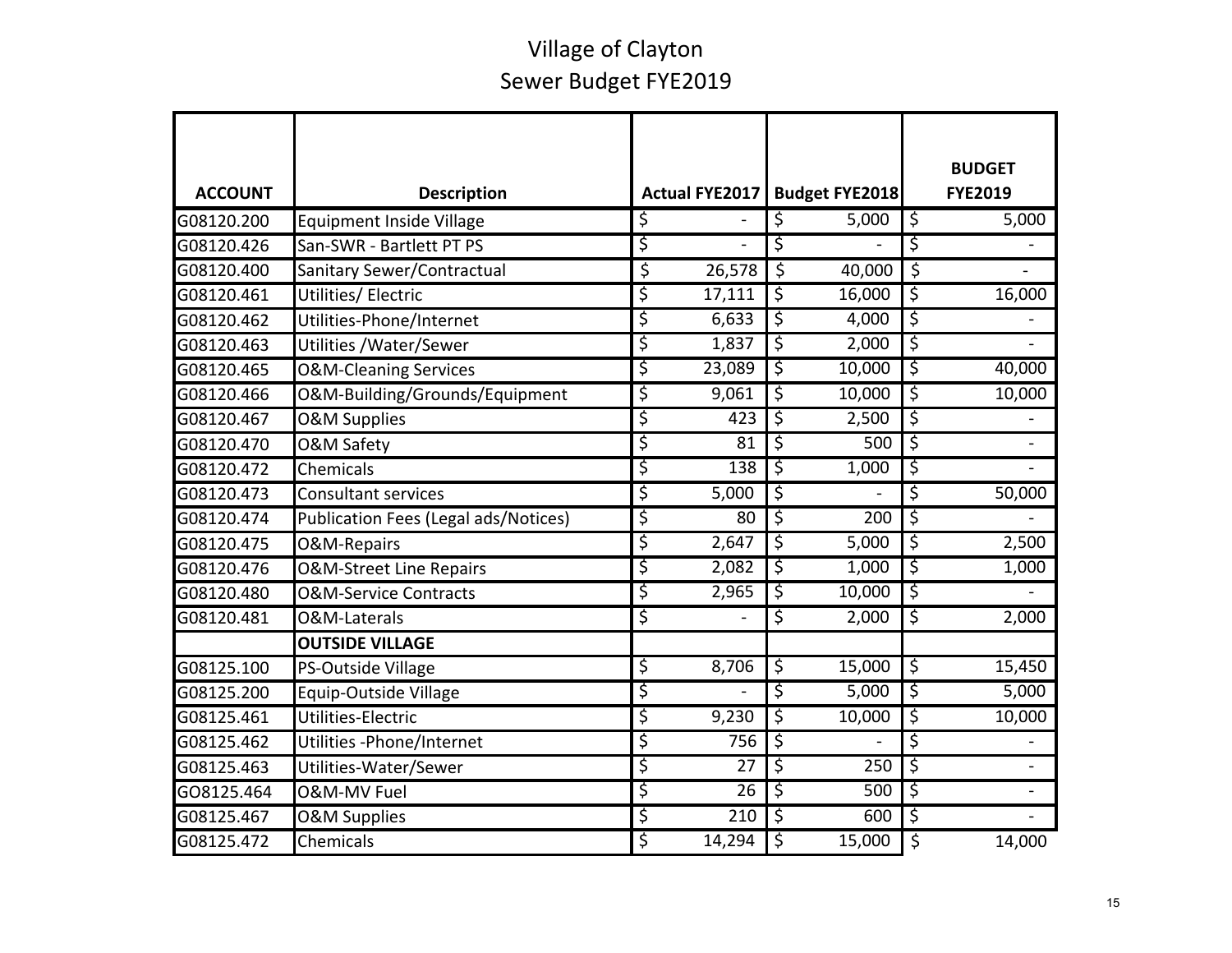|                |                                          |                       |                        |                     |                          | <b>BUDGET</b>  |
|----------------|------------------------------------------|-----------------------|------------------------|---------------------|--------------------------|----------------|
| <b>ACCOUNT</b> | <b>Description</b>                       | <b>Actual FYE2017</b> |                        | Budget FYE2018      |                          | <b>FYE2019</b> |
| G08125.475     | O&M-Repairs                              | \$                    | \$                     | 4,000               | $\overline{\varsigma}$   | 4,000          |
| G08125.480     | <b>O&amp;M-Service Contracts</b>         | \$<br>500             | \$                     | 6,000               | \$                       |                |
|                | <b>WWTP</b>                              |                       |                        |                     |                          |                |
| G08130.100     | PS-WWTP                                  | \$<br>65,667          | $\overline{\varsigma}$ | 55,000              | $\overline{\varsigma}$   | 56,650         |
| G08130.200     | Equipment-WWTP                           | \$                    | \$                     | 33,000              | \$                       | 10,000         |
| G08130.461     | Utilities-Electric                       | \$<br>18,043          | \$                     | 30,000              | \$                       | 25,000         |
| G08130.462     | Utilities-Phone/Internet                 | \$<br>1,996           | \$                     | 2,000               | \$                       | 6,000          |
| G08130.463     | Utilities-Water/Sewer                    | \$<br>8,615           | \$                     | 8,500               | \$                       | 10,500         |
| G08130.464     | O&M-MV Fuel                              | \$<br>1,477           | \$                     | 1,500               | \$                       | 1,000          |
| G08130.465     | <b>O&amp;M-Cleaning Services</b>         | \$                    | \$                     | 1,500               | \$                       |                |
| G08130.466     | O&M-Building/Grounds/Equipment           | \$<br>6,125           | \$                     | 10,000              | \$                       | 10,000         |
| G08130.467     | O&M-Supplies                             | \$<br>7,613           | \$                     | 7,000               | \$                       | 7,000          |
| G08130.468     | O&M-Computer Fees/Support                | \$<br>3,401           | \$                     | $\overline{3}$ ,500 | \$                       | 2,000          |
| G08130.470     | Safety                                   | \$<br>352             | \$                     | 1,000               | \$                       | 750            |
| G08130.471     | <b>O&amp;M-Waste Collection Services</b> | \$<br>1,099           | \$                     | 1,000               | $\overline{\varsigma}$   | 1,000          |
| G08130.472     | Chemicals                                | \$<br>7,471           | \$                     | 6,500               | \$                       | 7,000          |
| G08130.475     | O&M-Repairs                              | \$<br>802             | \$                     | 10,000              | \$                       | 10,000         |
| G08130.476     | O&M- Street Line repairs                 | \$<br>1,892           | \$                     | 2,500               | \$                       | 2,500          |
| G08130.477     | <b>Permit Fees</b>                       | \$<br>8,250           | \$                     | 8,250               | \$                       | 8,250          |
| G08130.478     | Postage                                  | \$<br>1,026           | \$                     | 1,000               | \$                       | 1,000          |
| G08130.479     | Training/Dues/Mileage                    | \$<br>759             | \$                     | 1,000               | \$                       | 900            |
| GO8130.480     | <b>O&amp;M-Service Contracts</b>         | \$<br>5,626           | \$                     | 2,250               | \$                       | 7,250          |
| G08130.482     | O&M-SCADA                                | \$<br>4,729           | \$                     | 5,000               | \$                       | 4,000          |
| G08130.493     | <b>O&amp;M-Laboratory services</b>       | \$<br>10,992          | \$                     | 11,000              | \$                       | 9,000          |
| G08160.414     | Sludge                                   | \$<br>163,896.66      | \$                     | 120,000.00          | $\overline{\mathcal{S}}$ | 120,000        |
|                | <b>EMPLOYEE BENEFITS</b>                 |                       |                        |                     |                          |                |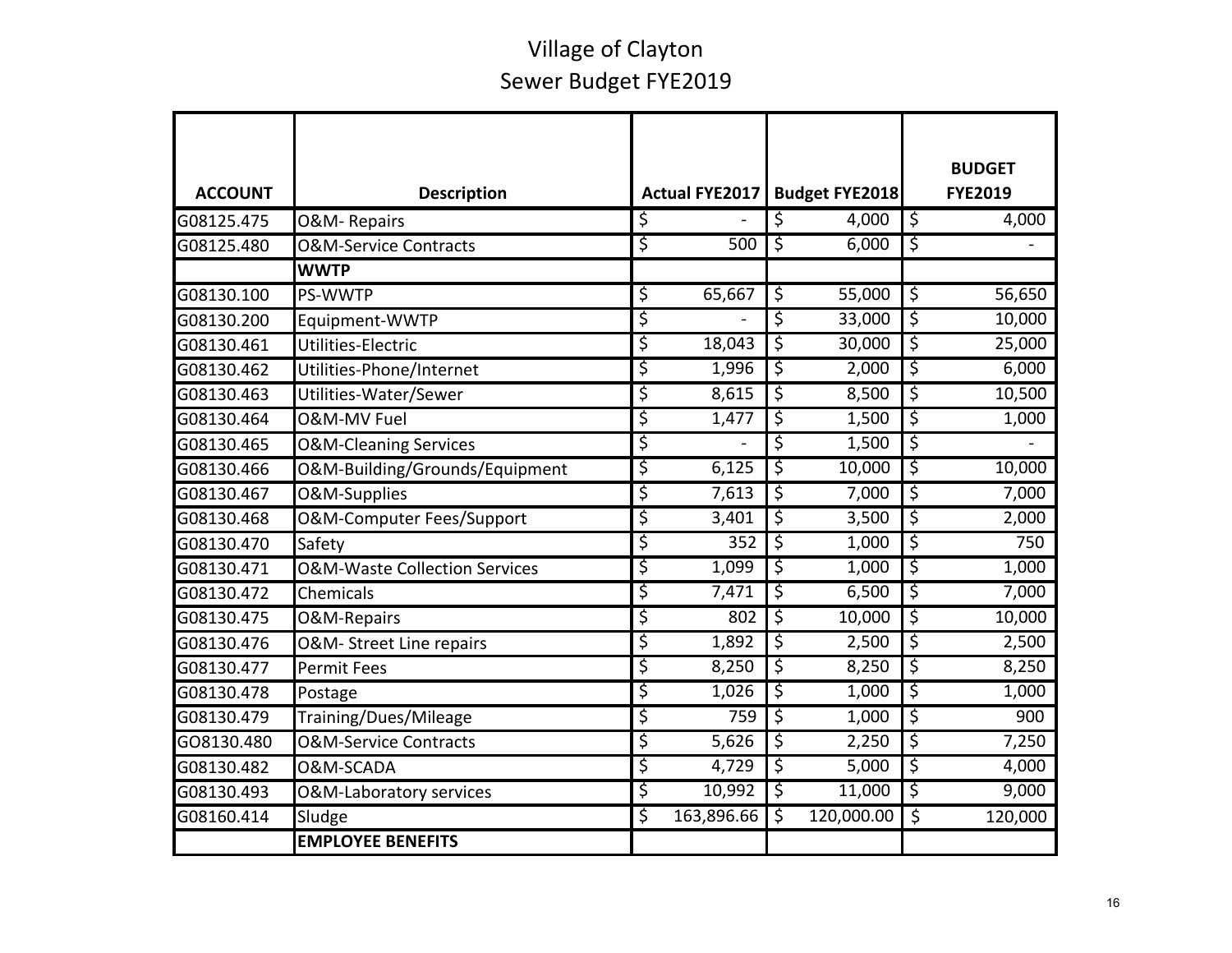| <b>ACCOUNT</b> | <b>Description</b>                          | Actual FYE2017       |         | <b>Budget FYE2018</b> | <b>BUDGET</b><br><b>FYE2019</b> |
|----------------|---------------------------------------------|----------------------|---------|-----------------------|---------------------------------|
| G09010.800     | <b>Empl BEN-NYS Retirement</b>              | \$<br>11,177         | \$      | 16,275                | \$<br>13,676                    |
| G09030.800     | Empl BEN-SOC SEC                            | \$<br>7,665          | \$      | 6,750                 | \$<br>6,471                     |
| GO9040.800     | Empl Ben - Worker Comp                      |                      | \$      |                       | \$<br>3,900                     |
| G09060.800     | Empl BEN-Other                              | \$<br>899            | \$      | 900                   | \$<br>952                       |
| G09060.801     | Empl BEN-Health Ins                         | \$<br>41,590         | \$      | 32,500                | \$<br>34,698                    |
| G09060.803     | <b>Empl EAP</b>                             | \$<br>38             | \$      | 40                    | \$<br>38                        |
| G09089.801     | <b>Empl BEN-Uniforms</b>                    | \$<br>530            | ड़      | 475                   | \$<br>557                       |
| G09710.604     | Debt Serv-Bonds (C6-6012-02-00)             | \$<br>23,000         | \$      | 23,000                | \$<br>23,000                    |
| G09710.605     | Debt Serv-East Side / EFC                   | \$<br>39,322         | $\zeta$ | 39,322                | \$<br>39,322                    |
| G09710.606     | Debt Serv-Prin-West Side Phase 2            | \$<br>111,000        | $\zeta$ | 111,000               | \$<br>111,000                   |
| G09710.608     | Debt Serv - Prin (C6-6012-07-00) Sewer Reha | \$<br>95,174         | \$      | 96,815                | \$<br>98,456                    |
| G09730.600     | <b>BAN Principal</b>                        | \$                   | \$      | 75,000                | \$<br>75,000                    |
| G09730.701     | <b>BAN Interest</b>                         | \$<br>$\blacksquare$ | \$      | 25,000                | \$<br>25,000                    |
| G09901.900     | <b>To General Fund</b>                      | \$<br>$\blacksquare$ | \$      | 15,000                | \$<br>58,380                    |
| G09950.900     | To Reserves                                 | \$<br>L,             | \$      | 150,000               | \$                              |
|                | <b>TOTAL FOR EXPENSES</b>                   | \$<br>1,039,997      | \$      | 1,197,327             | \$<br>1,076,269                 |
|                |                                             |                      |         |                       |                                 |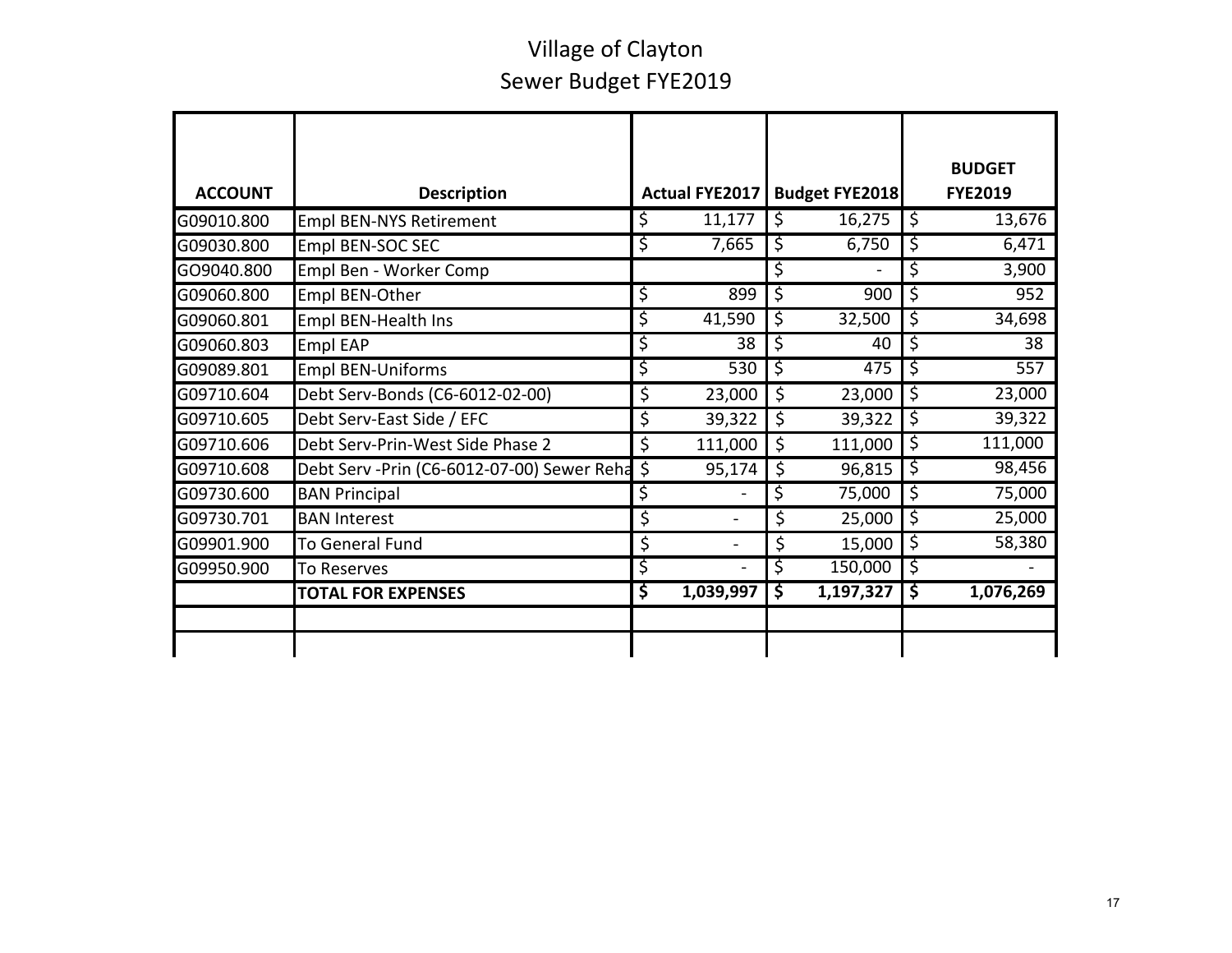#### **LIBRARY BUDGET FYE 2019**

|                |                                       |                     |                          |               |                          | <b>ADOPTED</b> |
|----------------|---------------------------------------|---------------------|--------------------------|---------------|--------------------------|----------------|
|                |                                       |                     |                          | <b>FYE18</b>  |                          | <b>FYE19</b>   |
| <b>ACCOUNT</b> | <b>Description</b>                    | <b>FYE17 Actual</b> |                          | <b>Budget</b> |                          | <b>Budget</b>  |
|                | <b>LIBRARY BUDGET (LO)</b>            |                     |                          |               |                          |                |
| L01001.000     | <b>REAL PROPERTY TAXES</b>            | \$<br>61,498        | $\mathcal{S}$            | 56,500        | ऽ                        | 61,498         |
| L02082.000     | <b>LIBRARY CHARGES</b>                | \$<br>4,553         |                          |               |                          |                |
| L02089.001     | <b>PROGRAMS</b>                       |                     | \$                       | 2,000         | \$                       | 1,000          |
| L02360.000     | <b>FROM TOWN OF CLAYTON</b>           | \$<br>9,000         | \$                       | 9,000         | \$                       | 9,000          |
| L02401.000     | <b>INTEREST</b>                       |                     | \$                       | 100           | \$                       | 100            |
| L02665.000     | <b>SALE OF PROPERTY</b>               | \$<br>101           | \$                       | 6,000         | \$                       | 7,000          |
| L02670.000     | SALES (BOOKS, FILMS, ETC.)            | \$<br>2,806         | \$                       | 6,000         | \$                       | 7,000          |
| L02705.000     | <b>GIFTS &amp; DONATIONS</b>          | \$<br>2,473         | \$                       | 2,500         | $\overline{\varsigma}$   | 3,500          |
| L02706.000     | <b>DONATIONS FOR BOOKS</b>            | \$<br>265           | \$                       | 2,500         | \$                       | 3,500          |
| L02708.000     | DONATIONS-PROGRAMS                    | \$<br>111           | \$                       | 2,000         | \$                       | 2,000          |
| L02709.000     | DONATIONS-FRIENDS OF THE LIBRARY      | \$<br>6,650         | \$                       | 5,000         | $\overline{\varsigma}$   | 5,000          |
| L02760.000     | <b>GRANTS</b>                         | \$<br>9,544         | \$                       | 10,862        | \$                       | 13,000         |
| L05031.000     | <b>FROM GENERAL FUND</b>              | \$<br>17,000        | $\overline{\varsigma}$   | 34,000        | $\overline{\mathcal{S}}$ | 34,000         |
| L05031.001     | <b>FROM RESERVES</b>                  | \$<br>2,003         |                          |               |                          |                |
|                | <b>TOTAL FOR REVENUE</b>              | \$<br>116,005       | Ŝ.                       | 136,462       | Ś.                       | 146,598        |
|                |                                       |                     |                          |               |                          |                |
| L00822.000     | PRIOR YEAR EXPENSE                    | \$<br>1,985         |                          |               |                          |                |
| L07410.100     | PER SERV-SR. LIBRARY CLERK (DIRECTOR) |                     | \$                       | 27,300        | \$                       | 31,200         |
| L07410.101     | PER SERV-SR. LIBRARY CLERK            | \$<br>18,053        | $\overline{\varsigma}$   | 21,840        | $\overline{\varsigma}$   | 22,776         |
| L07410.102     | PER SERV-LIBRARY CLERK                | \$<br>17,178        | \$                       | 19,020        | ें                       | 22,350         |
| L07410.103     | PER SERV-LIBRARY CLERK                | \$<br>13,835        |                          |               | \$                       |                |
| L07410.105     | PER SERV-SUBSTITUTES                  | \$<br>8,947         | \$                       | 4,750         | $\overline{\varsigma}$   | 7,000          |
| L07410.106     | PER SERV-HOUSEKEEPING                 | \$<br>2,354         | \$                       | 3,470         | \$                       | 3,470          |
| L07410.107     | PER SERV-DPW                          | \$<br>2,258         |                          |               | \$                       |                |
| L07410.110     | PER SERV-LIBRARY CLERK (PT)           |                     |                          |               |                          |                |
| L07410.401     | CONTR-HEATING (PROPANE)               | \$<br>2,606         | $\overline{\mathcal{S}}$ | 5,500         | $\overline{\varsigma}$   | 5,500          |
| L07410.402     | CONTR-ELECTRIC                        | \$<br>3,867         | \$                       | 5,500         | \$                       | 5,500          |
| L07410.403     | CONTR-TELEPHONE                       | \$<br>975           | $\zeta$                  | 1,000         | $\overline{\varsigma}$   | 1,250          |